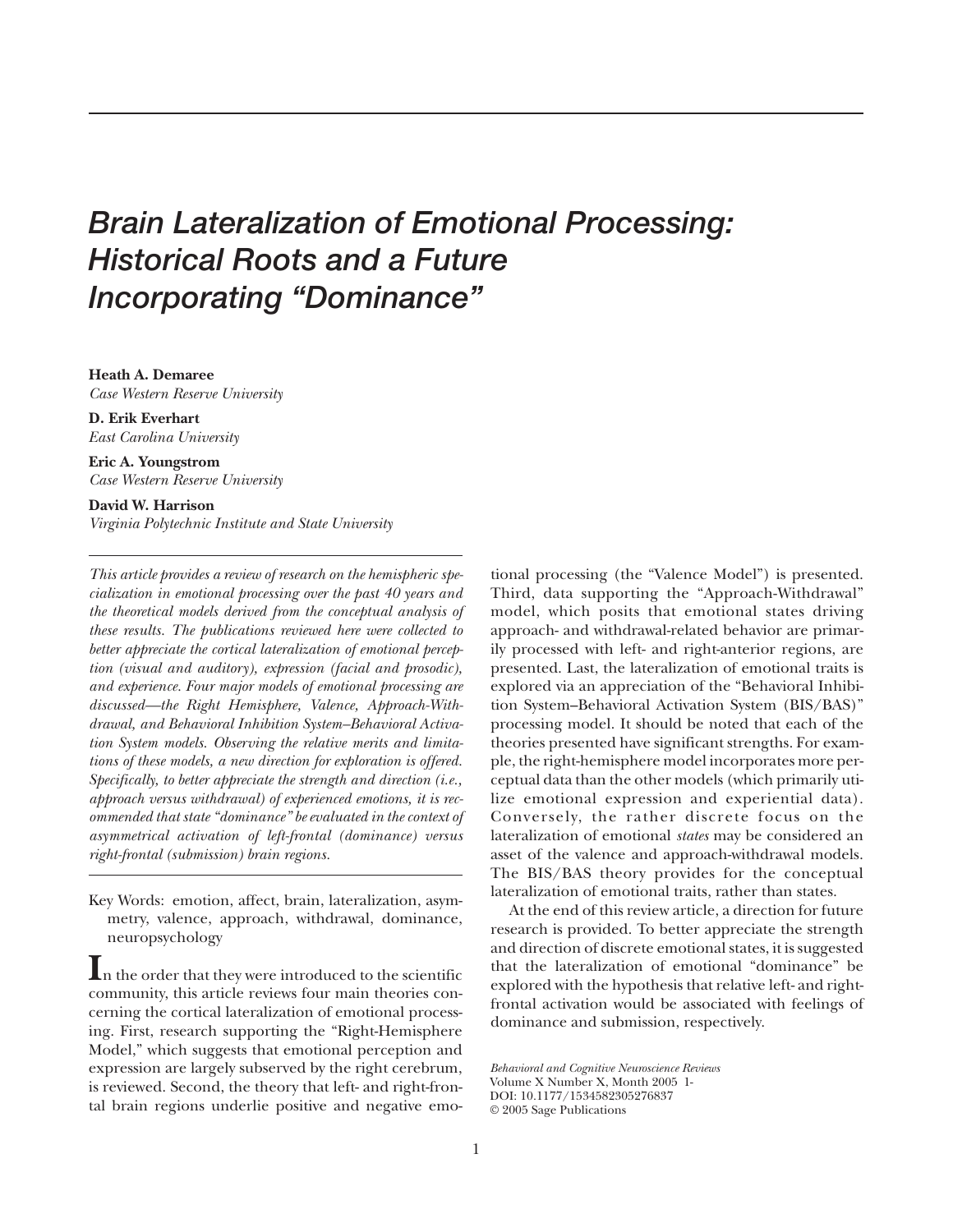#### **THE RIGHT-HEMISPHERE MODEL**

Observations of a direct link between emotion processing and the right hemisphere were made nearly 100 years ago. For instance, Mills (1912a, 1912b) observed that the presence of a unilateral right-sided lesion was associated with a decrease in emotional expression. Likewise, Babinski (1914) and others (see, for example, Denny-Brown, Meyer, & Horenstein, 1952) noted that patients with right-hemisphere lesions were often inappropriately indifferent. In explaining these frequent observations, 30 years of cumulative research led to the development of the right-hemisphere model (or hypothesis). The right-hemisphere hypothesis posits that the right hemisphere is specialized for the perception, expression, and experience of emotion, regardless of valence (Borod, Koff, & Caron, 1983; Heilman & Bowers, 1990; Ross, 1985; Tucker, 1981).

There is now a substantial literature base pertaining to hemispheric specialization and the *perception* of emotion. Previous studies have traditionally focused on two channels of emotion communication (facial affect and affective prosody), whereas more recent studies have also examined lexical emotion (Borod et al., 1998; Borod, Tabert, Santschi, & Strauss, 2000). Regarding facial affect perception, tachistoscopic studies have demonstrated left visual field (right hemisphere) superiority for discriminating emotional faces (Landis, Assal, & Perret, 1979; Ley & Bryden, 1979; McKeever & Dixon, 1981; Suberi & McKeever, 1977) among individuals without brain damage. Relatedly, there is evidence that a larger left visual field advantage occurs for faces with *extreme* emotional expressions (Ley & Bryden, 1979). Consistent with these findings, studies incorporating brain-damaged patients have found that individuals with right-hemisphere lesions performed worse than patients with left-hemisphere lesions on tasks requiring the recognition or the discrimination of facial affect (Adolphs, Damasio, Tranel, & Damasio, 1996; Borod et al., 1998; Cicone, Wapner, & Gardner, 1980; Etcoff, 1986). Similar findings have also been documented for patients with split-brain syndrome. For instance, Benowitz and colleagues (1983) found that a split-brain patient had no difficulty identifying facial expressions when presented to the right hemisphere. However, this patient failed to identify the same facial expressions when presented to the left hemisphere. Consistent findings have been documented among patients who are undergoing intracarotid sodium amytal procedures, as Ahern and colleagues (1991) found that patients rated affective faces as less emotionally intense (in comparison to baseline ratings) when they were shown to the anesthetized right hemisphere. This effect was not observed when faces were shown to the anesthetized left hemisphere.

The accumulation of findings described above led some researchers to argue that the right hemisphere may contain a "store of facial emotion icons" or representations (Bowers & Heilman, 1984).

The findings from electrophysiological recording and neuroimaging studies in general lend support to the notion that the right hemisphere is specialized for the processing of facial emotion. Specifically, scalprecorded evoked response potential (ERP) studies have yielded greater right- versus left-hemisphere activity during the processing of facial affect (Kestenbaum & Nelson, 1992; Laurian, Bader, Lanares, & Oros, 1991; Munte et al., 1998; Vanderploeg, Brown, & Marsh, 1987). Recent functional magnetic resonance imaging (fMRI) studies have also found evidence of specialization of some right-hemisphere structures for the perception of emotion. For instance, Narumoto, Okada, Sadato, Fukui, and Yonekura (2001) found that selective attention to facial emotion specifically enhanced activity within the right superior temporal sulcus compared with attention to the face without regard to emotion. These results were essentially replicated and extended by Sato, Kochiyama, Yoshikawa, Naito, and Matsumura (2004) who found that broad regions of the occipital and temporal cortices, particularly within the right hemisphere, evidenced increased activity during the viewing of dynamical facial expressions.

In comparison to facial affect perception, less is known about the role of the right hemisphere with regard to the perception of affective prosody. However, earlier studies supported the notion that the right hemisphere was relatively specialized for the perception of affective prosody. As presented by Ross (1981), a group of communication disorders referred to as the "aprosodias" largely reflects disturbance of the ability to perceive (sensory aprosodias) or to express (motor aprosodias) the emotional components of speech. Aprosodias are typically observed following right-hemisphere lesions (Ross, Thompson, & Yenkosky, 1997). Supportively, early dichotic listening studies demonstrated a left ear advantage in the recognition of emotional aspects of speech (Carmon & Nachshon, 1973; Haggard & Parkinson, 1971; King & Kimura, 1972), as did studies that utilized monaural presentations (Safer & Leventhal, 1977). As with facial affect perception, the findings from electrophysiological recording studies (Bostanov & Kotchoubey, 2004; Everhart, Carpenter, Carmona, Ethridge, & Demaree, 2003; Jordan, Everhart, & Demaree, 2004; Pihan, Altenmuller, & Ackermann, 1997) and neuroimaging studies (Buchanan et al., 2000; George et al., 1996; Imaizumi et al., 1997) implicate the role of the right hemisphere in the perception of affective prosody.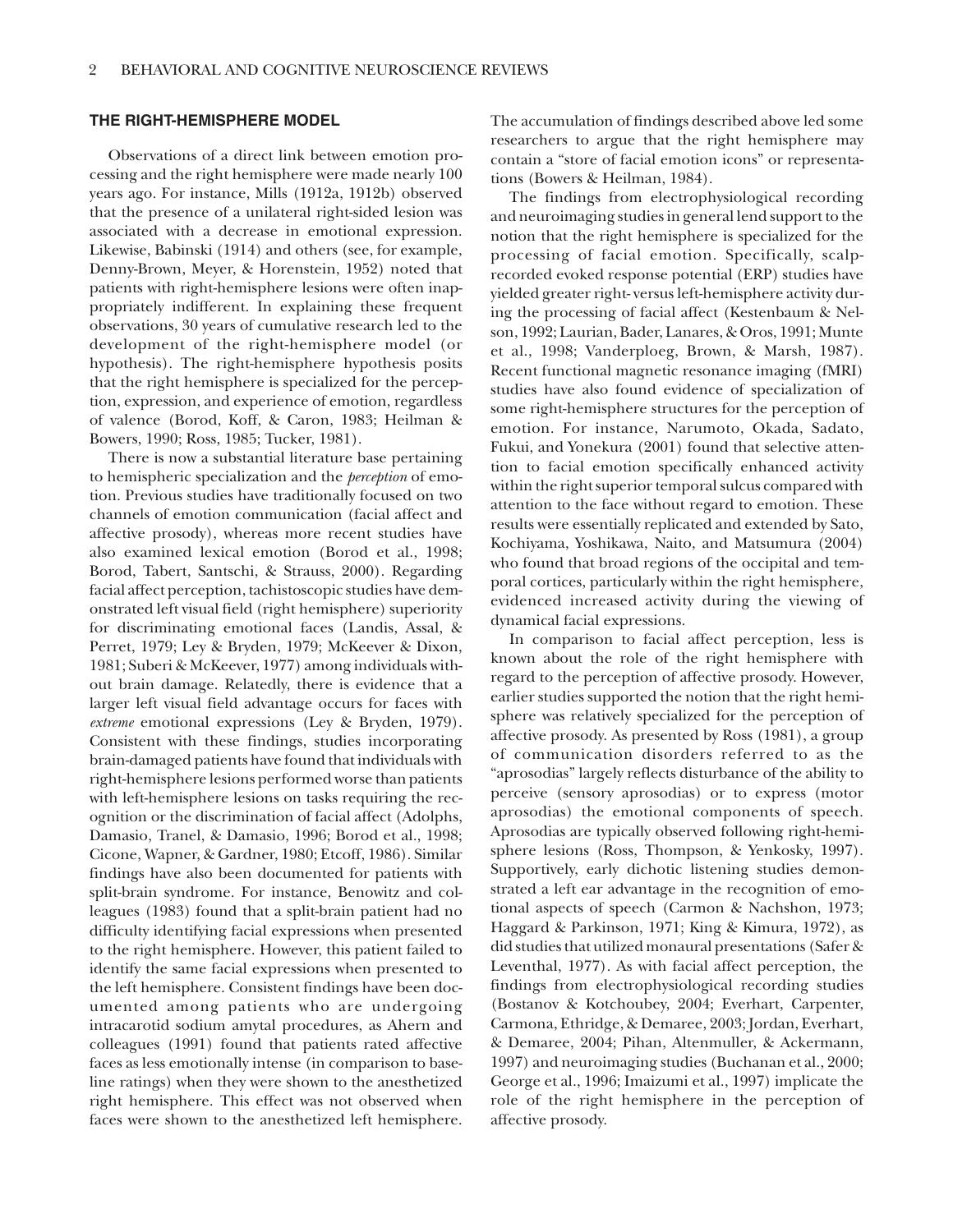As reviewed by Borod, Haywood, and Koff (1997), systematic study of facial asymmetry began to proliferate in the 1970s. In essence, early observations revealed that one hemiface, relative to the other, was more expressive. Borod and colleagues (1997) initially put forth two predictions regarding facial asymmetry, which were as follows:

The first hypothesis was derived from the lateral dominance literature and proposed that facial expression represented another lateralized motoric function like handedness and footedness, which might be controlled by the dominant cerebral hemisphere. Thus, facial expression would be right-sided for right-handers and left-sided for left-handers. The second hypothesis emanated from the emotional processing literature available in the early 1970s (Gainotti, 1972; Gardner, 1975**NOT REF'D**; Heilman, Scholes, & Watson, 1975) and proposed that the facial expression of emotion might be mediated by the right hemisphere. Thus, facial expression would be left-sided in right-handers, but not necessarily predictable in left-handers.

Over time, Borod and colleagues, as well as other groups of investigators (e.g., Moscovitch & Olds, 1982; Sackeim & Gur, 1978), noted that the left side of the face (rather than the right) was more active than the right side of the face during emotional expression. As the lower portion of the face is predominantly innervated by the contralateral hemisphere, this frequently replicated finding suggested relative right-hemisphere control of facial expression (Borod, 1993).

Within the literature, a distinction has been made between studies that examine posed expression versus spontaneous emotional expression. As reviewed by Borod et al. (1997), studies of posed emotional expression were based on the assumption that the face is contralaterally controlled by neocortical structures. However, whereas the lower face receives predominantly contralateral projections, the upper portion of the face receives bilateral projections (Borod et al., 1997; DeJong, 1979). In contrast to posed expression, which appears to be mediated predominantly by cortical structures, spontaneous expression is thought to be controlled by various subcortical structures (DeJong, 1979). However, Borod and Koff (1984, 1991) suggested that there is no agreement about whether the pathways are crossed or uncrossed. Moreover, some researchers have implicated cortical involvement in spontaneous expression (Damasio & Maurer, 1978). Despite the presence of these unknowns, a comprehensive review of 49 experiments of emotion expression and facial asymmetry in the adult literature found that the left hemiface is more involved than the right hemiface in the expression of facial emotions. Thus, the relative specialization of the

right hemisphere is implicated in these findings. Of note, no significant differences were found for facial asymmetry distributions for posed versus spontaneous conditions (Borod et al., 1997).

As with facial affect expression, right-hemisphere damage is often associated with poor ability to express emotional prosody. For instance, patients with righthemisphere damage may speak in a monotone voice (Ross & Mesulam, 1979; Tucker, Watson, & Heilman, 1977). In a review of seven studies involving brain-damaged patients, Borod (1993) indicated that patients with right brain damage more frequently experience problems with the expression of emotional prosody. Some studies have also examined spontaneous conditions, in which patients are audio-taped while describing feelings about emotionally provocative material. Likewise, studies have also examined posed conditions where participants are requested to say a neutral-content sentence in an emotional tone of voice (e.g., Borod et al., 1990).

With regard to the right-hemisphere hypothesis, the experience of emotion (i.e., mood and affect) is thought to be predominantly regulated by the right hemisphere. Gainotti (1972) defended this notion when he witnessed "indifferent" and "catastrophic" reactions following right- and left-intracarotid sodium amytal administration. Other early evidence for this hypothesis was provided by Davidson and colleagues (see Davidson & Schwartz, 1976). Lateralized electrophysiological parameters measured during emotionally charged states found relative activation (as measured by decreased alpha power using electroencephalography [EEG]) during the recollection of past events associated with anger or relaxation. Similar findings were obtained during selfreported emotional reactions to visual material (Davidson, Schwartz, Saron, Bennett, & Goleman, 1979). Other laboratories found evidence of relative right-hemisphere activation when participants were asked to generate emotional imagery (Karlin, Weinapple, Rochford, & Goldstein, 1979), and during hypnotically induced depression (Tucker, Stenslie, Roth, & Shearer, 1981). More recent quantitative EEG research has demonstrated reliable relationships between the magnitude of cerebral activation and the intensity of emotional arousal (Foster & Harrison, 2002). In related research, the ages of emotional memories correlated with the magnitude of activation using quantitative EEG (Foster & Harrison, 2004).

A plethora of behavioral and psychophysiological studies have now been completed investigating individuals experiencing elevated levels of negative affect (e.g., depressed, anxious, or hostile individuals). Specifically regarding anxiety, early studies found evidence of increased right visual field errors on verbal and spatial tasks during periods of increased anxiety (Tucker, Antes,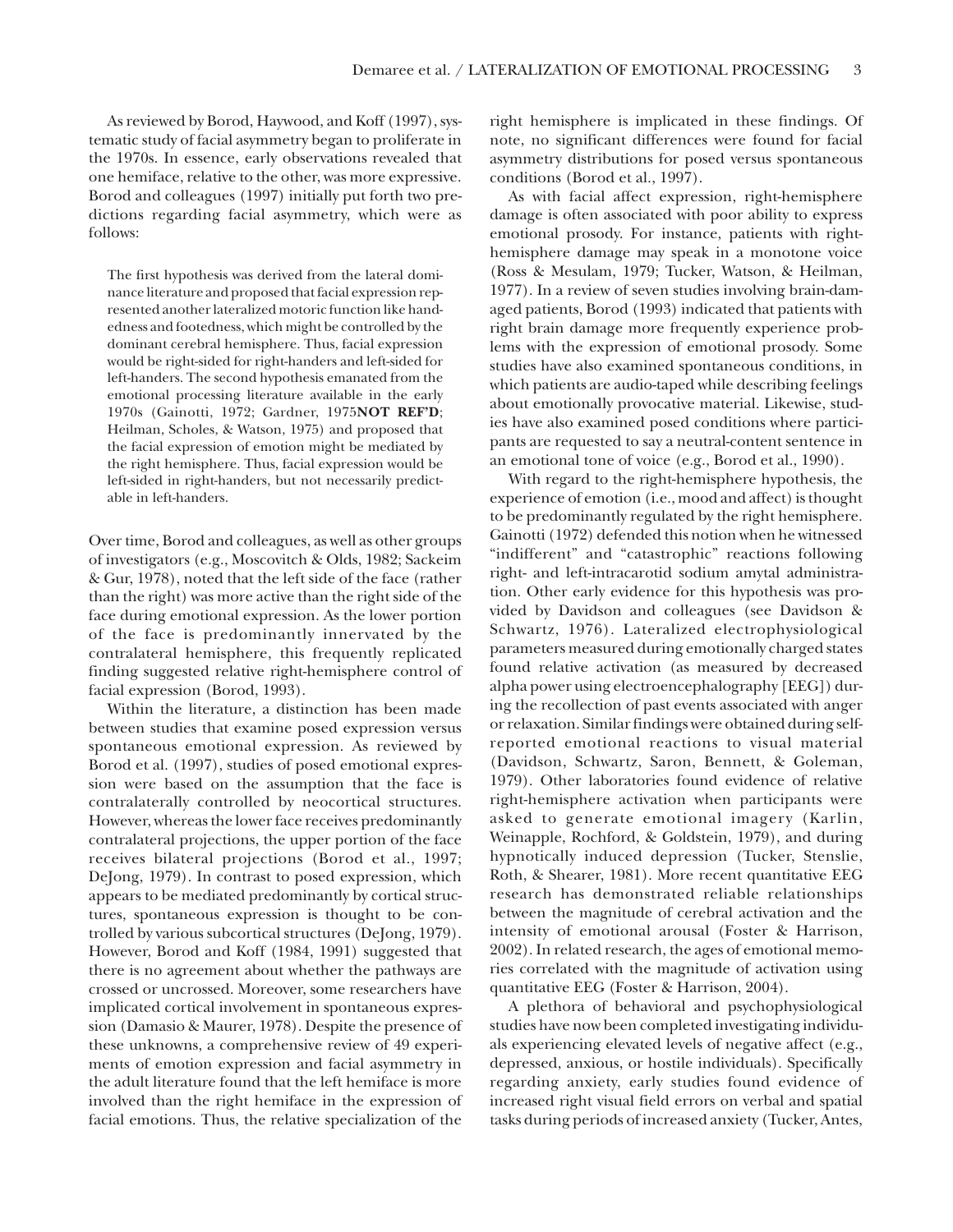Stenslie, & Barnhardt, 1978) and right ear bias in the perception of tones in subjects with high-trait anxiety (Tucker et al., 1978) and during periods of depressed mood (Tucker et al., 1981). While the authors of these studies argued that the results were indicative of increased left-hemisphere activity during depression and anxiety, others argued that these data may suggest that the poorer "left-hemisphere" performance may stem from relative increased right-hemisphere activity (Everhart & Harrison, 2000; Silberman & Weingartner, 1986). Moreover, the same group of researchers found increased left initial lateral eye movements (LEMs) in anxious versus nonanxious participants (Tucker et al., 1977); increased left initial LEMs have also been observed among participants who are asked to perform emotion-laden versus neutral tasks (Schwartz, Davidson, & Maier, 1975). Within our own laboratories, high-trait anxiety has been associated with increased accuracy for negative affective faces presented to the left visual field (right hemisphere) in comparison to low-trait anxious individuals (Everhart & Harrison, 2000). We concluded that this finding was supportive of the right-hemisphere hypothesis. Other researchers have also presented evidence that anxiety is associated with relative right-hemisphere activity (Heller, 1993), although this is qualified depending on the type of anxiety experienced (i.e., anxious apprehension versus anxious arousal) by the participant (see Nitschke, Heller, & Miller, 2000).

The relationship between hostility and the right cerebrum has also been studied using similar behavioral and electrophysiological procedures. For example, Herridge, Harrison, and Demaree (1997) found heightened and prolonged left hemibody GSR after high-hostile participants were asked to pose angry faces. Relatedly, in a forced-choice tachistoscopic paradigm, Harrison and Gorelczenko (1990) found that high-hostile individuals identified neutral faces presented within the left visual field as negative significantly more than did low-hostile counterparts. High-hostiles showed diminished accuracy in affective facial recognition at the left visual field (Herridge, Harrison, Mollet, & Shenal, 2004). In a dichotic listening study, Demaree and Harrison (1997) found enhanced left ear detections in highhostile participants and an enhanced right ear advantage in low-hostile participants as a function of exposure to pain (a cold pressor stimulus) indicating dynamic activation of either the left or the right hemisphere as a function of trait hostility. Finally, in a study of anterior function, high-hostiles evidenced significantly less hand grip strength at the right hand and significantly more hand grip strength at the left hand in comparison to low-hostile counterparts (Demaree, Higgins, Williamson, & Harrison, 2002). In essence, these findings are inter-

preted as evidence of relative right-hemisphere activity among high-hostile individuals.

Other emotional states and disorders have also been linked to increased (or decreased) activity of the right hemisphere. For instance, Heller (1993) suggested that depressive states were associated with relatively increased right versus left anterior activity and decreased right posterior activity. In addition, secondary mania has historically been associated with right anterior lesions (Gainotti, 1972).

#### **THE VALENCE MODEL**

Although evidence for the right-hemisphere hypothesis continues to accumulate today (e.g., Sato et al., 2004), many of the studies described above (particularly those concerned with the *perception* of emotion) found hemispheric differences as a function of positive versus negative emotions. For instance, it is now well known that patients are more likely to have difficulty perceiving negative versus positive emotion following injury to the right hemisphere (see Adolphs et al., 1996; Borod et al., 1998). Likewise, happy affective faces are more easily identified by normal participants than are other affective faces (Everhart et al., 2003; Everhart & Harrison, 2000), and the perception of happy affective faces is typically preserved following right-hemisphere injury (Adolphs et al., 1996). A myriad of early amytal injection studies found that injection at the left carotid artery produced a "catastrophic reaction," which was characterized by crying, pessimistic statements, guilt, complaints, and worries about the future (Rossi & Rosadini, 1967; Silberman & Weingartner, 1986). In contrast, injection at the right carotid artery produced a euphoric reaction that consisted of lack of apprehension, smiling, laughing, mimicry, and a sense of well-being. The mood changes associated with the injection of one hemisphere are thought to represent the release of one hemisphere from contralateral inhibitory influences (Silberman & Weingartner, 1986). These findings, in combination with observations of patients with left- or righthemisphere brain damage, have led to the valence hypothesis.

The valence hypothesis postulates that the right hemisphere is specialized for negative emotion and that the left hemisphere is specialized for positive emotion (Ehrlichman, 1987; Silberman & Weingartner, 1986). Of note, a variant of the valence hypothesis contends that differential specialization exists for the expression and the experience of emotion as a function of valence, whereas *percepual* processing of both positive and negative affective stimuli is a right cerebral function (Bryden, 1982; Davidson, 1984). Relatedly, this variant of the valence hypothesis indicates that the left and right ante-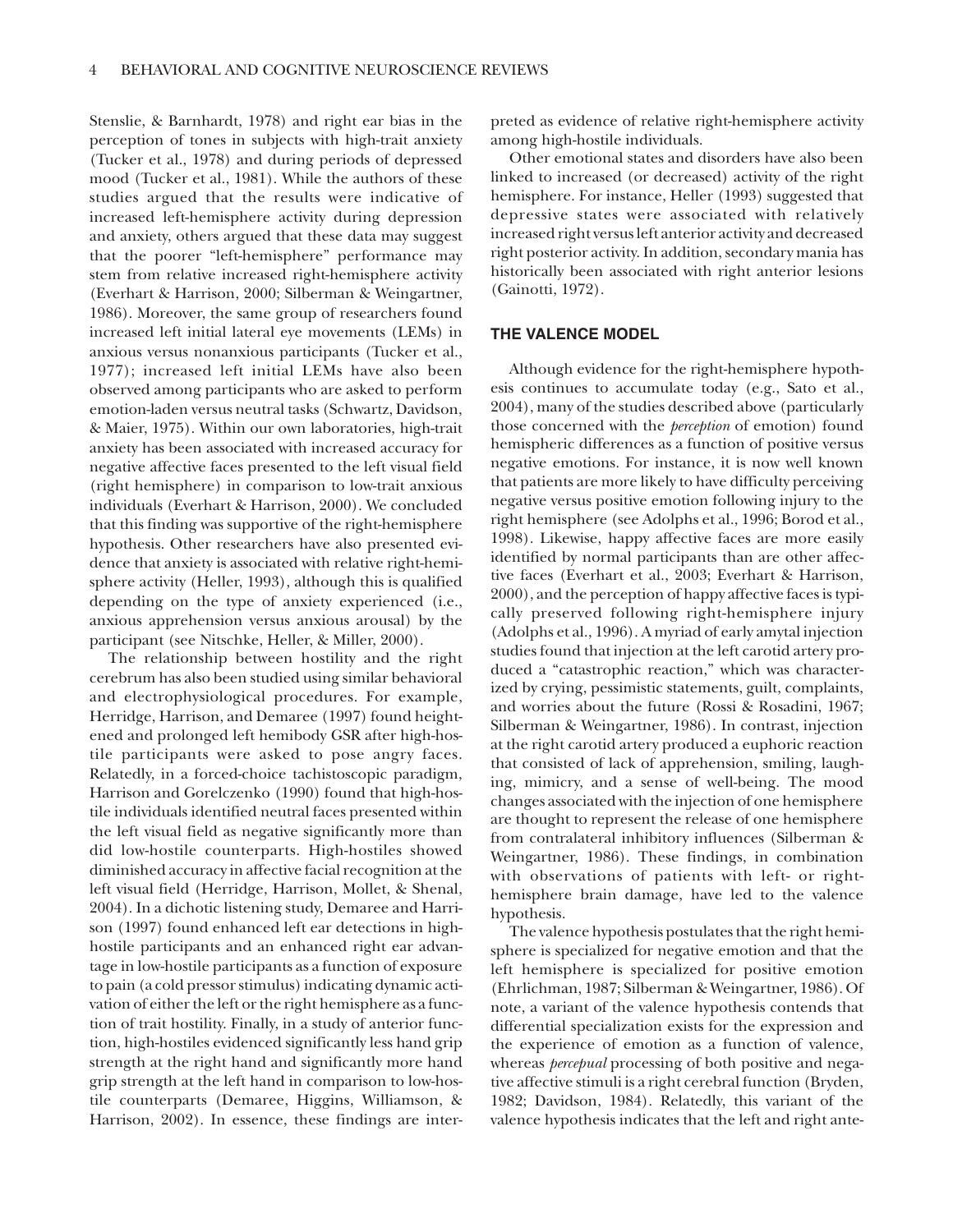rior regions are specialized for the expression and experience of positive and negative valence, respectively, whereas the right posterior parietal, temporal, and occipital regions are dominant for the perception of emotion (Borod, 1993).

Early tachistoscopic studies provided support for the valence hypothesis. For example, Reuter-Lorenz, Givis, and Moscovitch**OR MOSCOVICH?** (1983) presented happy or sad facial expressions in one visual field while simultaneously presenting a neutral expression in the opposing visual field. Participants were required to identify the side that contained the emotional face. Reaction times were shorter for happy faces shown within the right visual field (left hemisphere) and sad faces shown within the left visual field (right hemisphere). Natale, Gur, and Gur (1983) presented happy, sad, and chimeric faces and found that the chimeric faces were more likely to be judged as positive when presented within the right visual field. Subsequent studies also found that in some cases, negative affective faces are identified more rapidly or more accurately when presented within the left visual field (see Everhart & Harrison, 2000; Harrison & Gorelczenko, 1990).

More recent studies involving brain-damaged patients have provided mixed support for the notion that left and right hemispheres are specialized for the perception of positive and negative valences, respectively. For instance, Adolphs et al. (1996) reported on brain-damaged participants who performed a task that required recognition of facial expressions. No impairment in the processing of facial expressions was noted among any of the patients with left-hemisphere lesions. In contrast, impairment among patients with right-hemisphere lesions was associated with damage to two discrete regions in the right neocortex, the right inferior parietal cortex and the anterior infracalcarine cortex. Within the same study, happy expressions were recognized normally by all participants, whereas impaired recognition of negatively valenced expressions was most salient for fear. Thus, the hemispheric differences may be most apparent for the negative emotional expressions. Borod et al. (1998) also reported on a group of patients with left brain damage or right brain damage in comparison to normal controls. Dependent measures in this study included three communication channels: facial, prosodic, and lexical. Patients with right brain damage were significantly more impaired relative to patients with left brain damage and normal controls across channels and valence. Thus, there was no evidence of a valence effect regardless of emotional channel. Interestingly, Borod et al. (1998) did not report a significant valence effect for the perception of prosody, a finding that has also been documented for normal participants (see Everhart et al., 2003).

Regarding emotion expression, early studies of facial expression asymmetry noted that the tendency for expressions to be stronger on the left side of the face was more pronounced for negative than positive emotions (Sackeim & Gur, 1978; Silberman & Weingartner, 1986). Relatedly, using electromyography, Schwartz, Ahern, and Brown (1979) found that right-sided contractions were stronger during periods of happiness and excitement, whereas left-sided contractions were stronger during sadness and fear. Of note, however, posed expressions (versus spontaneous) showed stronger left-sided contractions regardless of the type of affect. As discussed previously (see above), it is thought that separate neuronal systems are involved for posed versus spontaneous emotions.

These issues were carefully considered in two comprehensive review articles (Borod, 1993; Borod et al., 1997). The first review (Borod, 1993) of emotional expression studies (including facial, prosodic, and lexical data) examined brain-damaged patients with unilateral lesions as well as normal controls. Borod (1993) concluded that for facial emotional valence, there were no overall deficits for patients with right brain damage or left brain damage. However, a number of studies demonstrated that patients with right brain damage showed selective deficits for positive or negative emotions. The findings were equally divided between the two valences. In accounting for these findings, Borod identified a number of inconsistencies across studies including lesion etiology, age, gender, handedness, and various procedural differences. Regarding the expression of prosody, Borod concluded that patients with right brain damage are generally more impaired in terms of emotional processing than are patients with left brain damage or normal controls, and that the results do not appear to be particularly associated with valence.

In the second comprehensive review, Borod and colleagues (1997) focused on the review of 35 sources yielding 49 experiments. Approximately half of the experiments utilized spontaneous facial expression, whereas the other half used posed facial expression. Overall, the review of these studies suggested that the left hemiface is more involved than the right during facial expression of emotion. In addition, the left-sided facial asymmetries were more frequent for negative than positive emotions. In review of these experiments, no instances of rightsided asymmetries for negative emotions were documented, whereas a 15% incidence of right-sided asymmetry for positive emotion was documented. Given these findings, it is possible that the expression of positive emotion is associated with left hemisphere (Borod et al., 1997) or bilateral involvement (Ehrlichman, 1987).

As reviewed above, observations of changes in emotion during the amytal procedure suggest a difference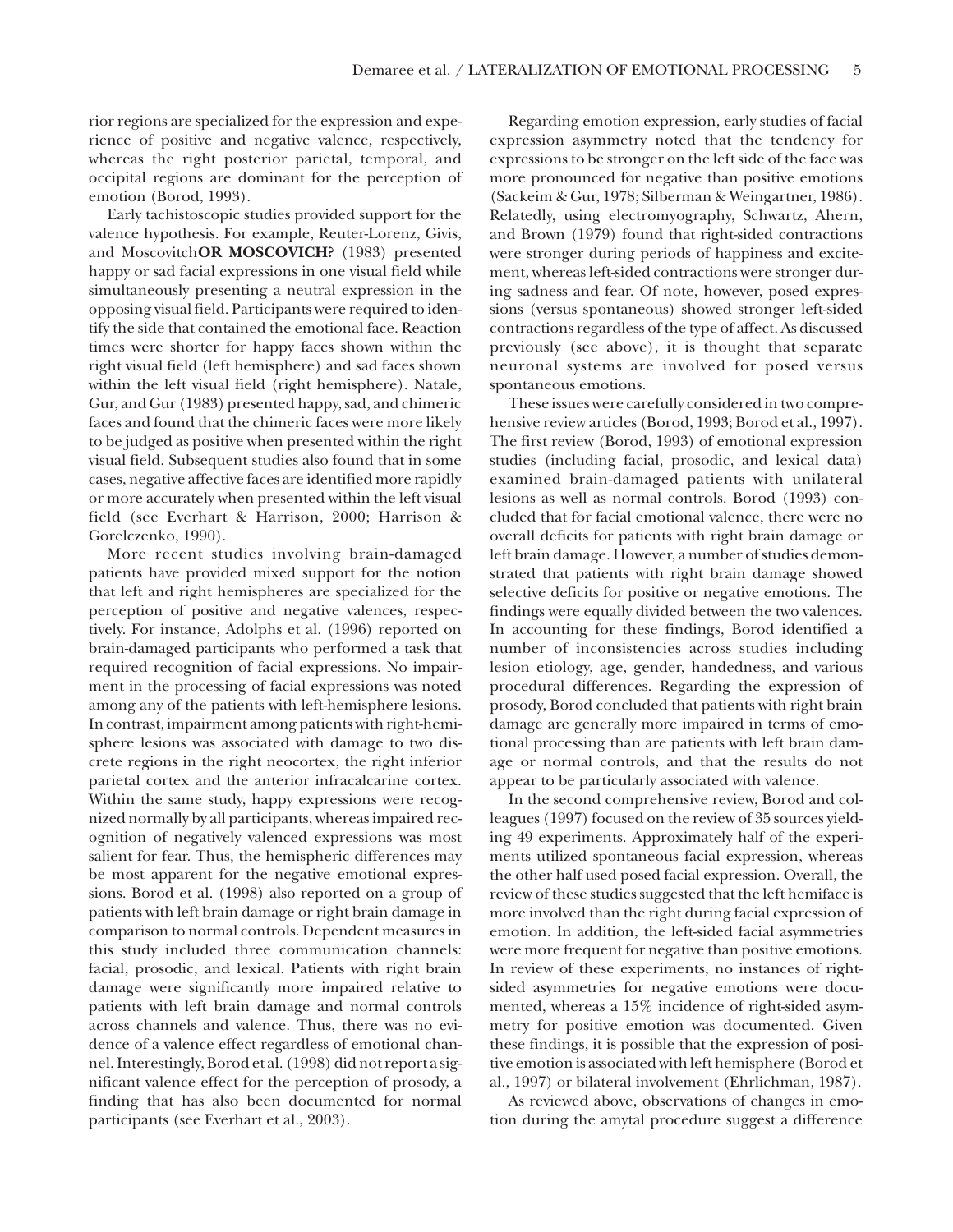between the two hemispheres with regard to the experience of emotion. These findings have been supported by observations of brain-damaged patients in which individuals with left-hemisphere lesions were more likely to exhibit "catastrophic" behavior, whereas right-hemisphere patients were more likely to exhibit "indifference reactions" (Heilman, Scholes, & Watson, 1975). Similar findings have also been observed among poststroke patients, in that left-hemisphere lesions (particularly close to the left frontal pole) have been more commonly associated with depression (Robinson, Starr, & Price, 1984; Starkstein, Boston, & Robinson, 1988). Interestingly, lesions within the right posterior region are also associated with an increased incidence of depression (Robinson et al., 1984), a finding that is consistent with Heller's (1993) quadrant model of emotion that separates arousal and valence.

Perhaps the strongest evidence in support of the valence hypothesis was derived from a plethora of EEG studies that have associated relative increased left-hemisphere activity with positive emotional states and relative increased right-hemisphere activity with negative emotional states (Davidson & Fox, 1982; Davidson & Henriques, 2000; Davidson et al., 1979; Ekman & Davidson, 1993; Ekman, Davidson, & Friesen, 1990; Fox & Davidson, 1987, 1988; Lee et al., 2004; Mandal et al., 1999; Reuter-Lorenz & Davidson, 1981; Schaffer, Davidson, & Saron, 1983; Sutton & Davidson, 2000; Tomarken, Davidson, Wheeler, & Doss, 1992; Tucker, 1981; Waldstein et al., 2000; Wheeler, Davidson, & Tomarken, 1993). For example, Davidson et al. (1979) required participants to indicate their emotional responses while watching a television program with varying emotional content. Frontal EEG leads displayed relative left-hemisphere activity during a positive emotional response, whereas the opposite pattern was displayed during a negative emotional response. Similar findings were obtained among infants by Davidson and Fox (1982), in which greater relative activity was observed within the left frontal region in response to an actress portraying happy faces; greater right than left activity was observed during the portrayal of sad facial expressions. In general, findings from neuroimaging studies have been commensurate with the findings reported above (Bench et al., 1992; Passero, Nardini, & Battistini, 1995; Wager, Phan, Liberzon, & Taylor, 2003). It should be noted, however, that other EEG researchers investigating the valence hypothesis have either accepted the null or even found the opposite pattern of activation (e.g., Cole & Ray, 1985; Schellberg, Besthern, Klos, & Gasser, 1990; Schellberg, Besthern, Pfleger, & T**SPELL OUT**., 1993; Tucker & Dawson, 1984).

By now, the finding of relative decrements in left anterior activity among patients with depression is well documented (Henriques & Davidson, 1991). It is also interesting to note that these findings may be representative of traitlike characteristics and possibly indicative of vulnerability to depression (Davidson, 1995), as remitted depressives also demonstrate the expected left **WHAT IS THIS SYMBOL FOR?** right anterior asymmetry. However, Shenal, Harrison, and Demaree (2003) offered a model providing for functional subtypes of depression based on the relative activation of cerebral quadrants where differences may include the relative depletion or activation of positive or negative emotional valences as a function of expressive or sensory receptive deficits.

Anterior asymmetries have also been explored among patients with other diagnoses. For instance, some researchers have found greater right versus left cerebral blood flow among patients with high-trait anxiety (Naveteur, Roy, Ovelac, & Steinling, 1992). However, inconsistency has been noted within the literature (see for review Everhart & Harrison, 2000; Nitschke et al., 2000). These inconsistencies are in part attributable to the high prevalence of comorbid depression, as well as subtypes of anxiety that involve anxious apprehension or anxious arousal (Clark & Watson, 1991; Nitschke et al., 2000).

## **THE APPROACH-WITHDRAWAL MODEL**

The valence hypothesis was largely subsumed by the approach-withdrawal model of emotion processing, which posits that emotions associated with approach behaviors and withdrawal behaviors are processed within the left- and right-anterior brain regions, respectively. The overlap between the valence and approachwithdrawal models is extensive, with most negative emotions (e.g., fear, disgust) eliciting withdrawal behavior and most positive emotions (e.g., happiness, amusement) eliciting approach behavior. Although data collected during motivational drive—the desire to approach a reward or escape a punishment—support the approach-withdrawal hypothesis, the early distinction between the two models appears to have been largely theoretical in nature (Davidson, 1995). Specifically, it has been argued that the fundamental distinction between animal/human behaviors is whether the organism approaches or flees a social context (Schneirla, 1959; Stellar & Stellar, 1985) and, thus, the classification of emotions and/or their brain systems should be similarly directional in nature. Phylogenetically, the approach-withdrawal distinction is critical in that an error in direction may cause procreation-limiting injury or death.

Early in the model's development, Davidson and colleagues offered several reasons why left- and right-frontal regions may be specialized for approach- and with-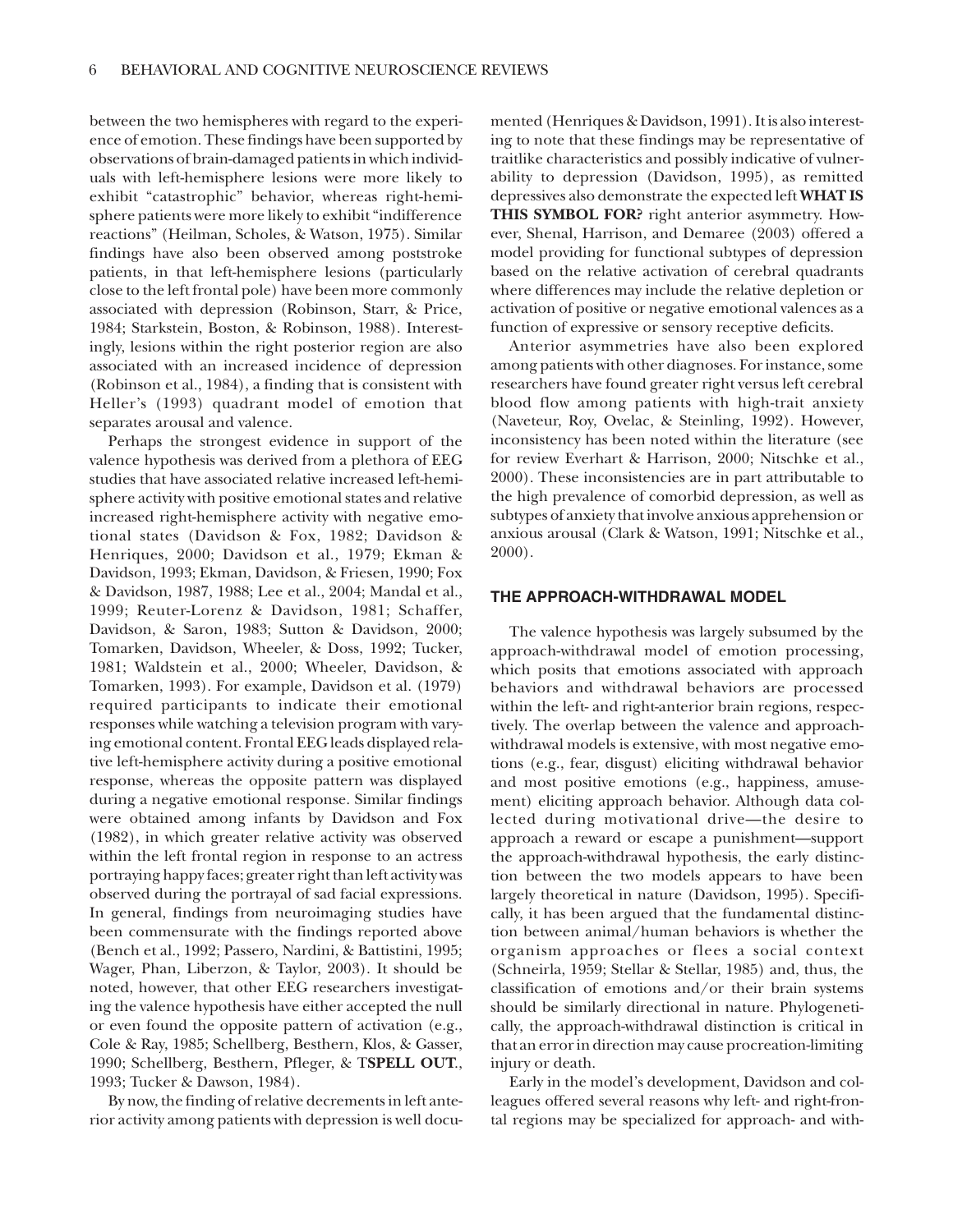drawal processing, respectively (Davidson, 1987, 1988, 1995; Davidson, Ekman, Saron, Senulis, & Friesen, 1990; Davidson & Tomarken, 1989). First, Luria's (1973) account of the left frontal region as central to intention, regulation, and planning—important theoretical constructs underlying approach behavior—was offered (e.g., Davidson, 1995). Second, infants and toddlers have been found to be significantly more likely to reach for interesting objects using their right relative to left hands (e.g., Young, Segalowitz, Misek, Alp, & Boulet, 1983). Last, persons experiencing depression symptomatology (characterized by a lack of positive affect [depressed mood, anhedonia, feelings of worthlessness or guilt] and approach behavior [psychomotor retardation, fatigue, and impaired social and/or occupational functioning]) have been found to exhibit a relative dearth of approach behavior and decreased leftfrontal arousal as measured by EEG (e.g., Allen, Urry, Hitt, & Coan, 2004; American Psychiatric Association, 1994; Debener et al., 2000; Heller & Nitschke, 1997; Henriques & Davidson, 1990, 1991; Robinson & Downhill, 1995; Robinson et al., 1984; Schaffer et al., 1983). For example, in their study of left brain–damaged patients, Robinson and colleagues (1984) found that the severity of depression symptomatology was positively related to the proximity of the injury to the frontal pole. Of note, later evidence emerged that symptoms of mania appear to be associated with decreased right frontal arousal, potentially producing a patient with a preponderance of approach behavior (e.g., increased loquaciousness, goal-directed activities, and excessive involvement in pleasurable activities that have the potential for painful consequences; American Psychiatric Association, 1994; Bearden, Hoffman, & Cannon, 2001; Garcia-Toro, Montes, & Talavera, 2001). These more recent data seem to bolster the basic underlying tenet of the approach-withdrawal model of emotional processing.

We now turn to other empirical evidence supportive of the approach-withdrawal model, but strictly focus on research investigating emotional experience/behavior rather than perception. Indeed, a basic tenet of the approach-withdrawal model is that emotional experience—an elicitor of behavior—is lateralized within frontal brain regions, whereas other previous models (e.g., the right hemisphere model) is largely supported by studies involving emotion perception predominantly processed within right-posterior brain regions (Davidson, 1995, p. 364). Because of the motivational quality of the emotional stimuli used in their research, we continue to believe that some of the most compelling data associated with the approach-withdrawal hypothesis were derived from a study by Sobotka, Davidson, and Senulis (1992). In this study, undergraduate students were given \$5 and asked to play a computer game in which they could win or lose money (the net result of which they could keep). In each of their 400 trials, subjects were first informed by an up- or down-arrow on a computer screen whether they could win or lose money during that particular trial. If they saw an up (win) arrow, they were required to press a button as fast as possible when they saw a subsequently presented stimulus (a square) and were rewarded 25 cents if their response was faster than the mean of their prior responses (their earnings were not affected if they failed to meet the time criteria). Conversely, during "lose conditions," they were required to withdraw their finger from a button as fast as possible and lost 25 cents if they did so slower than their previous mean reaction time (again, no money changed hands if they were faster than their previous average). EEG recordings were collected from multiple scalp sites after they learned whether they were participating in a win or lose condition but before their response to the square stimulus (presented 4 seconds after the arrow). Analyses revealed a significant shift in frontal brain arousal (F3 versus F4 and F7 versus F8) between win ("reward") and lose ("punishment") trials, such that participants exhibited heightened left-frontal arousal (i.e., alpha power suppression) during win relative to lose trials. These data, taken together with the heightened selfreported positive affect and approach behavior displayed during win trials, provide strong evidence linking frontal asymmetry to approach and withdrawal affect.

Although Sobotka and colleagues' (1992) study was remarkable for its incorporation of truly motivating stimuli, most EEG researchers have studied brain asymmetry during the presentation of affective films eliciting an emotional response. For example, Davidson and colleagues (1990) showed participants video recordings designed to elicit an approach (happiness) or withdrawal (disgust) emotion, and collected behavioral, selfreported affect, and EEG data corresponding to the stimuli. As expected, participants self-reported more positive affect and facially exhibited a greater positive emotional response to the positive film. In terms of brain asymmetry, relative to the happiness-inducing film, the disgusting film was associated with a significant shift toward greater right relative to left frontal (F4 versus F3) and anterior temporal (T4 versus T3) arousal. Other studies have also assessed for cerebral asymmetry during *voluntary* facial expression (e.g., Coan, Allen, & Harmon-Jones, 2001; Ekman & Davidson, 1993; Ekman et al., 1990). For example, Coan and colleagues (2001) monitored brain activity while participants produced facial configurations of joy, fear, anger, disgust, and sadness. These researchers found that the production of withdrawal-related faces (e.g., fear, disgust) were associated with relatively less left-frontal activation in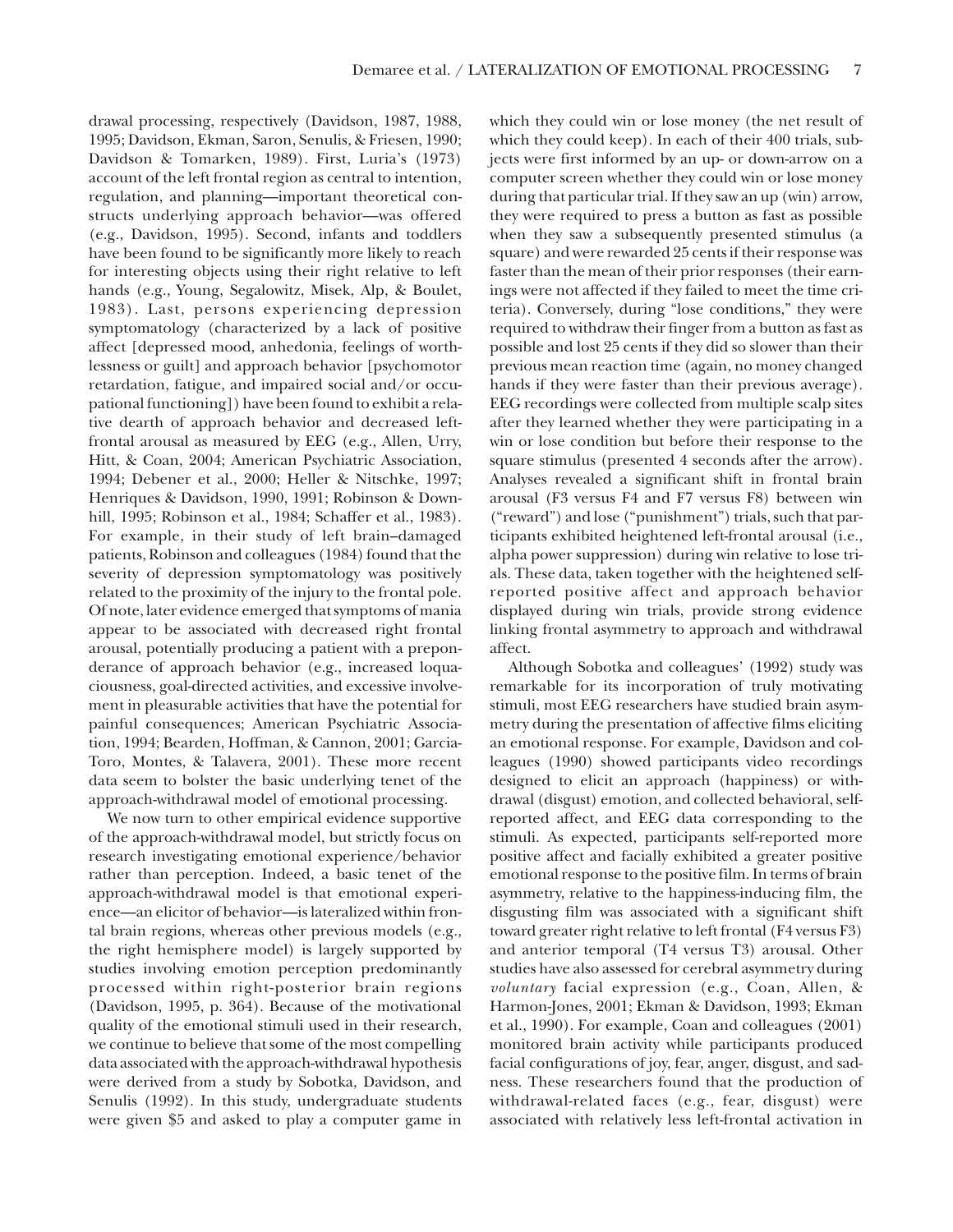the lateral-frontal, midfrontal, and frontal-temporalcentral regions as recorded via EEG. Similarly, researchers have found increased left-frontotemporal arousal when participants were instructed to produce a "Duchenne" ("real") smile ("Raise your cheeks, part your lips, and let your lip corners come up") relative to a social smile ("Part your lips and let your lip corners come up"). Consistent with the facial feedback hypothesis (e.g., Buck, 1980; Duclos & Laird, 2001; Duclos et al., 1989; Flack, Laird, & Cavallaro, 1999; Hess, Kappas, McHugo, Lanzetta, & Kleck, 1992; Larsen, Kasimatis, & Frey, 1992; Levenson, Ekman, & Friesen, 1990; Soussignan, 2002; Strack, Martin, & Stepper, 1988; Zuckerman, Klorman, Larrance, & Spiegel, 1981), these data suggest that brain regions responsible for approach/withdrawal emotional experience become activated in response to one's own production of emotional facial expressions.

An effective case has been made for baseline frontal asymmetry providing a good marker for approach-withdrawal tendencies (or temperament), beginning at an early age. Fox and colleagues (1995), for example, correlated baseline frontal EEG asymmetry with social and interactive behaviors among 48 four-year-old children during free play, while making speeches, and during a ticket-sorting task. They found that children who exhibited greater left- and right-frontal arousal also evidenced greater social competence (e.g., social initiation and positive affect) and social withdrawal (e.g., isolated, onlooking behavior), respectively. This relationship between resting frontal asymmetry and affective style has likewise been supported in the adult population, and the reader is referred to extensive reviews of this literature elsewhere (e.g., Davidson, 1992a, 1992b, 1993, 1995; Davidson, Abercrombie, Nitschke, & Putnam, 1999; Fox et al., 1995).

With the possible exceptions of the studies by Fox et al. (1995) and Sobotka et al. (1992), the data discussed thus far essentially lend themselves no more to the approach-withdrawal model than they do to the valence model of emotional processing. Conversely, the study of frontal asymmetry associated with feelings of anger—a negative emotion that elicits approach behavior—has provided enormously important data in support of the approach-withdrawal model. Several studies in the Harmon-Jones lab have assessed cerebral asymmetry associated with anger. The first study incorporated 19 children from middle school and 7 children from an adolescent inpatient psychiatric unit (admitted for affective and impulse control problems). Harmon-Jones and Allen (1998) compared 6 min of EEG data collected under eyes-open and eyes-closed conditions with selfreport data assessing dispositional anger using the Buss and Perry Aggression Questionnaire (Buss & Perry,

1992). They found that anger significantly correlated positively with right alpha power (decreased left-anterior cortical activity) and negatively with left alpha power (increased right-cortical activity). More fully supporting a transition from the valence model, significant correlations were not found between frontal asymmetry and positive and negative affect (as measured by the Positive and Negative Affect Schedule or PANAS; Watson, Clark, & Tellegen, 1988). In a follow-up study, Harmon-Jones and Sigelman (2001) manipulated state anger among undergraduate participants by having a nonexistent fellow student provide either relatively neutral or negative feedback on a 1-page essay written by the subject. The anger manipulation was found to be effective (as determined from self-report data), and a comparison of baseline to postfeedback EEG data revealed significant shifts to increased left-prefrontal activity following the induction of anger. Creatively, the researchers told participants that the study was also about taste perception, which, in fact, was a measure of aggression. Specifically, following the neutral or negative feedback, participants were asked to select one of six sauces for the other undergraduate student (who provided feedback on the essay) to ostensibly drink. These sauces ranged from very pleasant (sugar water) to very unpleasant (hot sauce) with four intermediate liquids (from positive to negative: apple juice, lemon juice, salt, and vinegar). EEG asymmetry was also found to predict aggression level: Among those who received negative feedback on their essays, increased postfeedback left-prefrontal arousal was associated with increased aggression. Similar research has found that being insulted increases left- and decreases right-frontal activity but that these physiological effects may be inhibited by having the participants sympathize for the person committing the insult (Harmon-Jones, Vaughn-Scott, Mohr, Sigelman, & Harmon-Jones, 2004). For additional discussion of this line of investigation, please see Harmon-Jones (2003b).

To the current authors, perhaps the most compelling research on the laterality of anger processing involved the manipulation of perceived control over an angerinducing situation (Harmon-Jones, Sigelman, Bohlig, & Harmon-Jones, 2003). In this study, 77 undergraduates who independently paid at least one third of their tuition and were opposed to a university tuition increase underwent baseline EEG testing. They were then informed that their university had just voted to increase tuition by 10%. Half of the participants were told that the increase was definitely going to take effect, whereas the other half were told that they could petition the decision. In essence, by manipulating perceived control, the researchers effectively altered the degree to which participant action (i.e., approach behavior) may alter the university's ultimate decision. As expected, greater rela-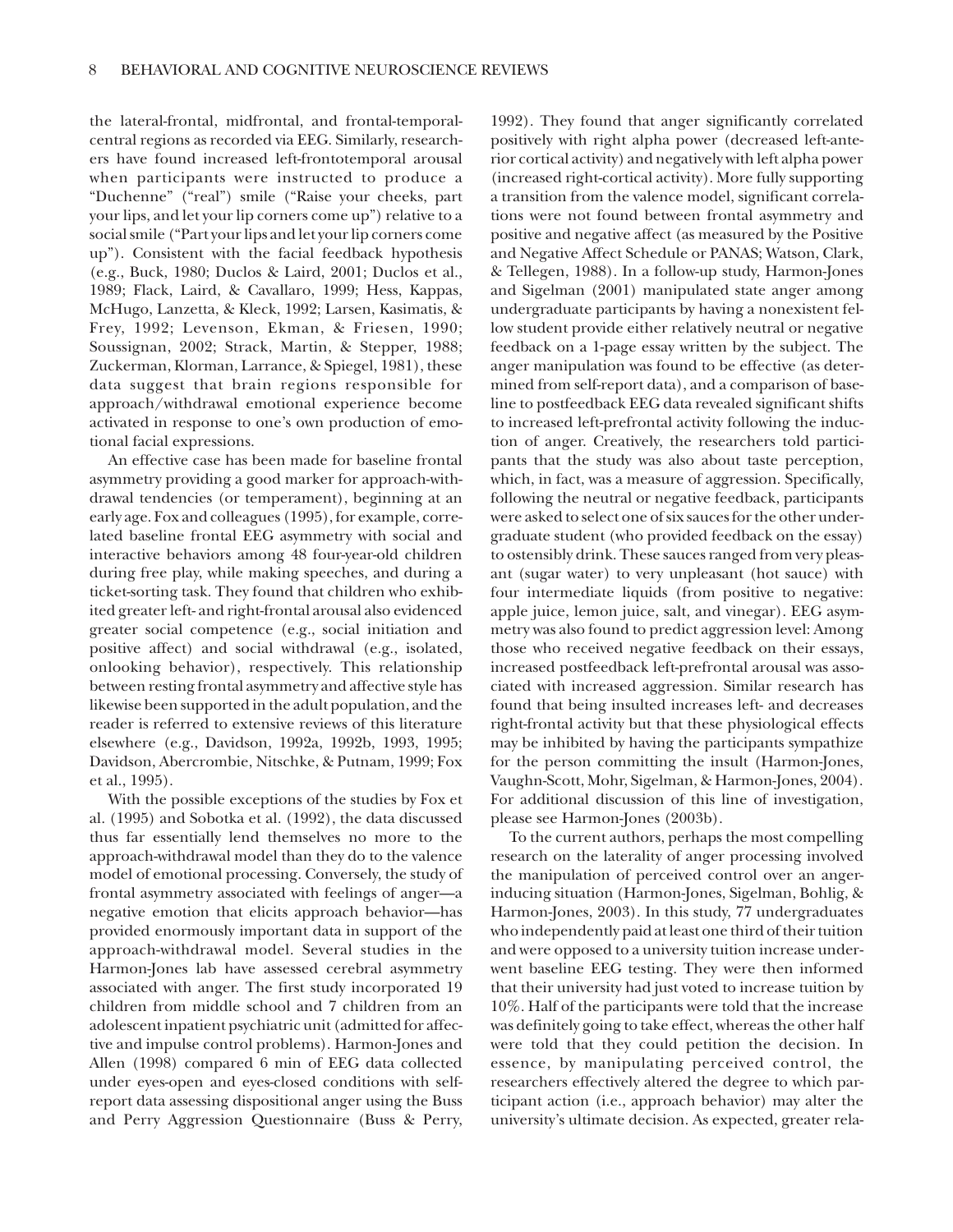tive left midfrontal activity occurred when the angerinducing information was presented in a way in which the student could act against (approach) the university but not when this action was impossible.

Taken together, the above evidence strongly suggests that the approach-withdrawal model is not only theoretically important but also a better fit for the behavioral/ experiential data. Again, it must be stated that earlier born theories (e.g., the right-hemisphere model) were partially constructed from perceptual data, which may be a very different physiological process from emotional experience or display.

### **THE BEHAVIORAL ACTIVATION AND BEHAVIORAL INHIBITION (BIS/BAS) MODEL**

More recent data suggest that left- and right-frontal activity may reflect strength of the behavioral activation and behavioral inhibition systems (the BAS and BIS, respectively) (Gray, 1981, 1982, 1987, 1990, 1994; Gray et al., 1997). In part, frontal EEG data were compared to self-reported BIS and BAS strength because (a) the propensity toward approach emotion (e.g., anger) is associated with high BAS activation and (b) affective disorders associated with frontal asymmetry (e.g., depression and mania) are likewise associated with vastly different BIS and BAS strengths. Although these data will be more fully reviewed later, it is first important to understand the history of BIS and BAS and what these systems represent.

Two anatomical pathways underlying emotional/ motivational systems have been termed the behavioral activation (or facilitation) (BAS) and behavioral inhibition systems (BIS). These systems (originally termed the BIS and "approach" systems) were first proposed by Jeffrey Gray in his review of relevant animal literature (Gray, 1982, 1987, 1990, 1994; Gray et al., 1997). The BAS appears to activate behavior in response to conditioned, rewarding stimuli and in relieving nonpunishment. Thus, this system is responsible for both approach and active avoidance behaviors and the emotions associated with these behaviors are generally positive in nature ("hope" for reward or "relief" from nonpunishment). Animal research suggests that it is mediated by mostly dopaminergic pathways emanating from the ventral tegmental area to the nucleus accumbens and ventral striatum (Depue & Iacono, 1989; Fowles, 1994; Gray, 1987; Nothen et al., 1992). The BIS, conversely, inhibits behavior in response to stimuli that are novel, innately feared, and conditioned to be aversive. In essence, the animal stops, looks, listens, and prepares for vigorous action (Gray, 1987). BIS activation is associated with behavior consistent with passive avoidance and extinction and its activation is generally associated with negative hedonic experience (e.g., anxiety, fear). The BIS appears to be largely controlled by serotonergic pathways from the raphe nucleus to septo-hippocampal systems (Fowles, 1994; Gray, 1982, 1990, 1994; Gray et al., 1997; Winters, Scott, & Beevers, 2000).

The publication of the BIS/BAS scales (Carver & White, 1994) allows for better appreciation of individual trait differences in human BIS and BAS strength. Focusing more on self-reported emotions (and less on behaviors) associated with BIS and BAS activation, the questionnaire asks respondents to answer seven BIS-related questions (e.g., "I worry about making mistakes), five BAS-reward responsiveness questions (e.g., "It would excite me to win a contest"), four BAS-drive questions (e.g., "I go out of my way to get the things I want"), and four BAS-fun seeking questions (e.g., "I crave excitement and new sensations"). Reflecting traits, these scores are thought to be stable over time (Carver & White, 1994). Although this questionnaire certainly made human BIS/BAS research easier, it is important to note that the BIS/BAS scales appear to do a better job at quantifying emotional traits than they do predicting the behaviors associated with Gray's original model. Specifically, recall that activation of Gray's BAS produced approach *or* withdrawal behavior (and positive affective experience, hope or relief) and activation of Gray's BIS produced freezing behavior (and negative affective experience, fear or anxiety). Carver and White's (1994) BIS/BAS scales, conversely, measure affective strength in response to potential punishing/threatening (the BIS scale) or fun/rewarding (the BAS scale) stimuli. There thus appears to be an important disjoint between the two literatures, and the extension of the neurophysiological findings associated with animal BIS/BAS research into the human population should be performed with great caution. That said, the BIS/BAS scales perform an important function in measuring self-reported human predispositions toward positive (approach) and negative (withdrawal) affect in response to generally rewarding or threatening situations.

Given the unmistakable relationship between BIS, BAS, and emotion, much has been theorized about the relationship between the strength of these systems and affective disorders (e.g., Corr, 2002; Depue & Iacono, 1989; Fowles, 1988, 1994; Gray, 1990, 1994; Matthews & Gilliland, 1999, 2001). For example, although the BIS and BAS are thought to be rather stable over time, variability around a strong BAS is thought to produce mania whereas variability around a weak BAS may yield depression (Depue & Iacono, 1989; Depue, Krauss, & Spoont, 1987; Depue & Zald, 1993; Fowles, 1994; Meyer, Johnson, & Carver, 1999). As evidence of this relationship, dopaminergic agonists and antagonists may produce and ameliorate manic symptoms, respectively (e.g., Depue & Iacono, 1989). The BIS, too, may be implicated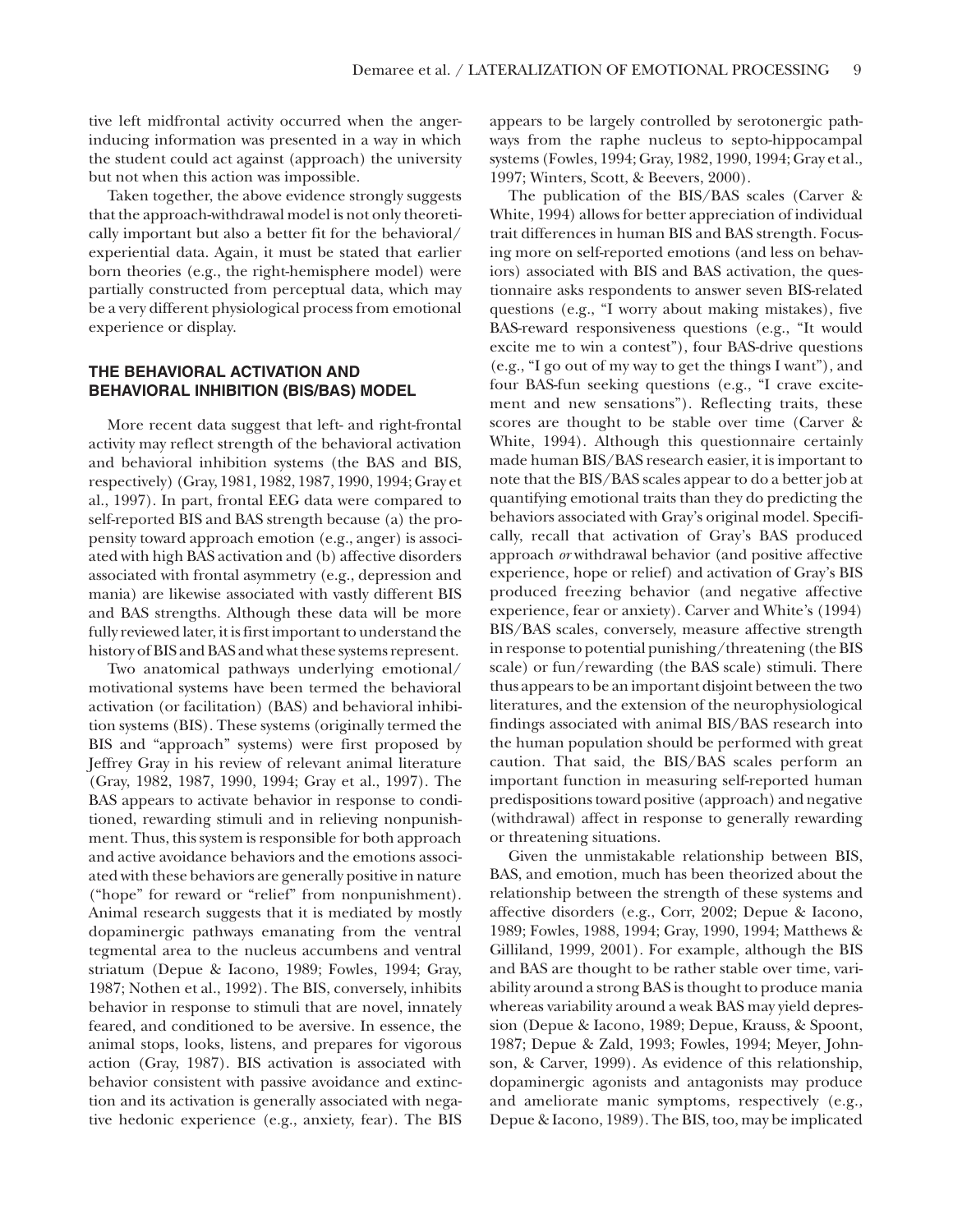in the manifestation of affective disorders. Among individuals who were considered high risk for the disease, Meyer et al. (1999) found that a weak BAS and strong BIS predicted depression symptomatology (accounting for 44% of the total variance). In a follow-up study, this research group again found that a strong BIS significantly predicted depression symptoms among persons diagnosed with bipolar I disorder (Meyer, Johnson, & Winters, 2001).

Naturally, left- and right-frontal arousal has also been associated with BAS and BIS strength, respectively. Theoretically, this is highly logical if one considers the following:

- 1. BAS activation is associated with positive feelings such as hope, whereas BIS activation is associated with negative feelings such as fear and anxiety. As previously discussed, a large corpus of research has found that leftand right-rostral arousal is associated with positive-approach and negative-withdrawal emotion, respectively.
- 2. Depression and mania appear to be associated with **WHAT ARE THESE GREATER THAN SIGNS FOR?** BIS BAS and BAS BIS profiles, respectively. Similarly, depression and mania have been found to be associated with right left and left right anterior arousal, respectively (Allen et al., 2004; Bearden et al., 2001; Clark & Watson, 1991; Debener et al., 2000; Garcia-Toro et al., 2001; Gotlib, Ranganath, & Rosenfeld, 1998; Heller & Nitschke, 1997; Henriques & Davidson, 1991; Robinson & Downhill, 1995; Robinson et al., 1984; Schaffer et al., 1983).
- 3. Trait anger, associated with increased left-frontal arousal, also corresponds to increased BAS (Harmon-Jones, 2003a).

Among healthy individuals, EEG technologies have quantified BAS and BIS lateralization strength. Specifically, persons with higher BAS scores were found to have increased left-frontal activation (Coan & Allen, 2003; Harmon-Jones & Allen, 1997; Sutton & Davidson, 1997), whereas individuals with higher BIS scores had greater right-frontal activation (Sutton & Davidson, 1997). Of note, persons with high BAS and BIS scores experience more positive and negative affect during everyday experiences, respectively (e.g., Gable, Reis, & Elliot, 2000), a finding consistent with prior data suggesting that greater left- and right-frontal activity is associated with a more positive and negative evaluation of equivalent stimuli (Fox & Davidson, 1987; Sutton & Davidson, 2000). Taken together, the above research suggests that trait BAS and BIS strength may be associated with increased left- and right-frontal activation, respectively.

Although findings for the neuropsychological underpinnings of the BAS have been fairly robust, results pertaining to the BIS suggest that there are multiple pathways involved in fear and anxiety. This challenges the model of the BIS as a single, unitary system (Blair, in

press). Interestingly, there has been a similar increase in the complexity of models of anxiety disorders. Findings suggest much more nuanced relationships between specific anxiety disorders and emotion systems, such as fear (implicated in panic) and general negative affect (most implicated in generalized anxiety disorder, and perhaps most directly analogous to BIS) (Chorpita, Albano, & Barlow, 1998; Clark & Watson, 1991; Joinier, Catanzaro, & Laurent, 1996; Watson, Clark, et al., 1995; Watson, Weber, et al., 1995). Similarly, disgust appears to be the salient emotion in at least some simple phobias and obsessive/compulsive disorder (Davey, Forster, & Mayhew, 1993; Davey, 1994).

## **THE NEXT STEP IN BRAIN ASYMMETRY RESEARCH: THE INVESTIGATION OF DOMINANCE**

The above lateralization models of emotional processing each appear to have strengths. The right-hemisphere model, for example, emphasizes emotional perception at least as much as expression/experience. Focusing largely on experience, the valence model largely gave way to the approach-withdrawal model, which appears to be a better fit for the majority of data (e.g., anger). Note, however, that the BIS/BAS model is essentially identical to the approach-withdrawal model but focuses on relatively stable emotional traits (BIS and BAS strength) instead of states (the primary focus of the approach-withdrawal model). The current authors believe that the approach-withdrawal model is compelling not only for its excellent fit to the available data but also for its theoretical importance (i.e., the motivational direction of an emotion is of utmost importance to species survival and procreation ability). At the same time, however, we believe that the designation of discrete emotions as "approach" or "withdrawal" is somewhat cumbersome and the strength of the motivational impulse can be quite difficult to quantify. In this last section, we make an argument for using "dominance" as an important state construct underlying frontal asymmetry.

Emotion researchers overwhelmingly agree that at least two dimensions are required to describe an affective experience. These two dimensions, commonly referred to as "valence" and "arousal" (together known as the "circumplex model") (Lang, Greenwald, Bradley, & Hamm, 1993), may be depicted along two continuums or axes. The valence continuum ranges from *negative* (e.g., fear, anger) to *positive* (e.g., happiness, contentment), whereas the arousal axis ranges from *low* to *high*. Many emotions may be distinguished from one another using the circumplex model: For instance, anger may be described as "negative valence" and "high arousal," whereas contentment may be characterized as "positive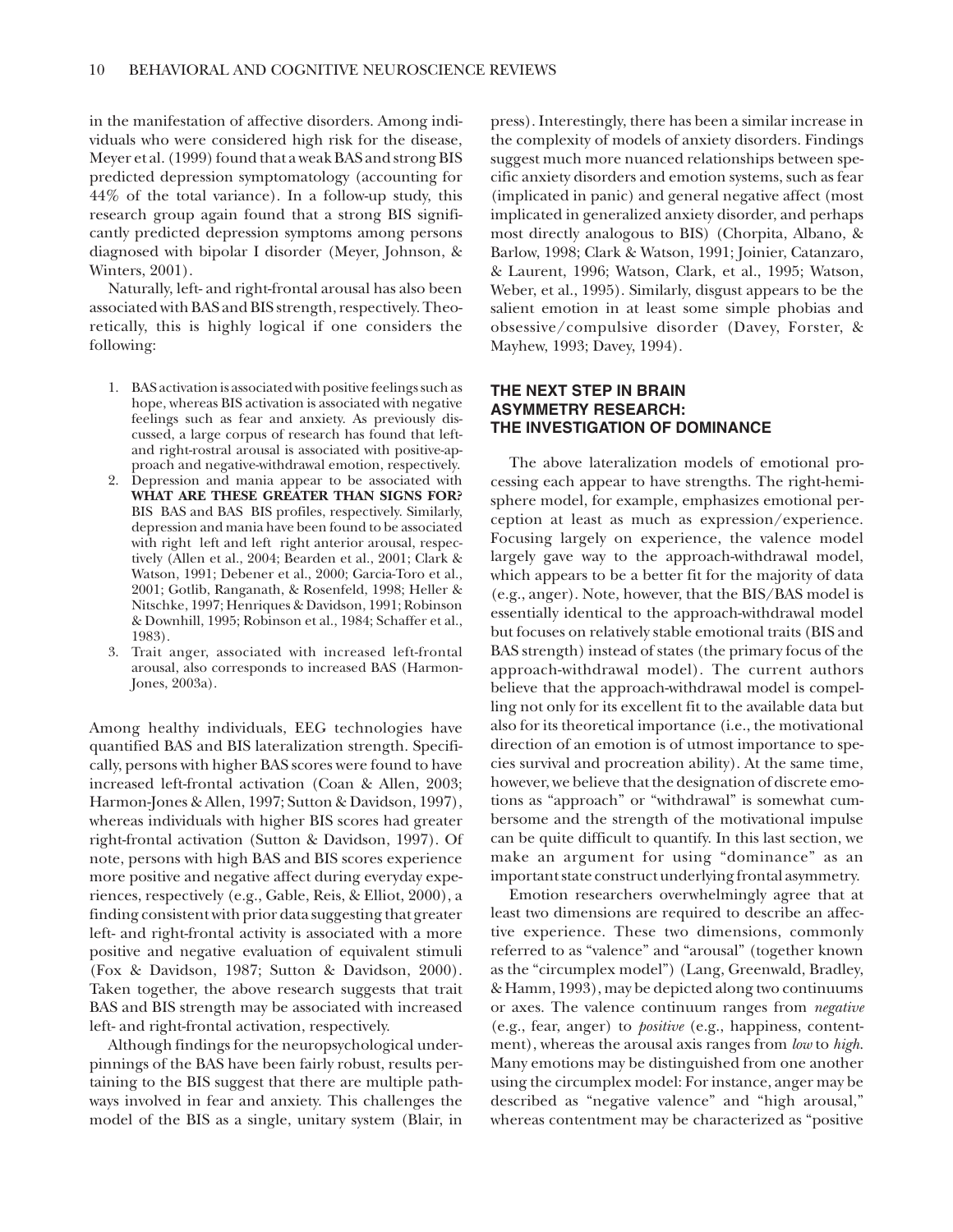valence" and "low arousal." Perhaps because of its ease of use, many emotion researchers use the circumplex model to describe affective experience.

There are two primary reasons, however, to suggest that a "three-factor" model is required to adequately describe an emotional experience. First, factor analytic results from data collected using emotion questionnaires indicate that a third factor, in addition to valence and arousal, is required to adequately depict an affective state (Mehrabian, 1978, 1996; Mehrabian & Russell, 1974; Morgan & Heise, 1988; Russell & Mehrabian, 1977; Shaver, Schwartz, Kirson, & O'Connor, 1987). This third factor has been rather consistently labeled, and we will use the term *dominance*. Dominance has been defined as "feelings of control and influence over everyday situations, events, and relationships versus feelings of being controlled and influenced by circumstances and others" (Mehrabian, 1994, p. 2).

Second, emotion researchers acknowledge that the circumplex model cannot differentiate between two primary affective states, anger and fear (Larsen & Diener, 1992; Watson, 2000). Specifically, both emotional states may be described as highly negative and arousing. Although the circumplex model notes the emotional similarities between the two emotions, the two affective states are actually very different. For instance, fear and anger run through distinct neuroanatomical pathways (LeDoux, 1993) and are associated with different patterns of frontal asymmetry (Coan et al., 2001; Harmon-Jones & Allen, 1997, 1998; Harmon-Jones & Sigelman, 2001; Lang, Davis, & Ohman, 2000). Only the third factor of emotion, dominance, is reliably able to disentangle these two very different emotions. Specifically, anger and fear are associated with feelings of dominance and submission, respectively.

It is important to note that dominance is also very useful in differentiating between other affective experiences. For instance, using only the State Pleasure and State Arousal scales of the Pleasure, Arousal, and Dominance Inventory (PAD) (Mehrabian, 1978), Russell (1980) was able to account for a "satisfactory" amount of variance in self-reported emotion but suggested that dominance may account for a significant portion of the remaining variance. To compare the circumplex model to the three-factor model, Shaver et al. (1987) used all three PAD state inventories (pleasure, arousal, and dominance) to rate 135 different emotion terms. Comparing their results to those attained when only using the valence and arousal factors, Shaver et al. (1987**NEED PAGE NUMBER**) wrote, "The three-dimensional solution helps to differentiate between what the cluster analysis suggests are separate basic-emotion categories, and it is clearly more informative as a representation of emotion knowledge than the two-dimensional solution." Interestingly, factor analytic research suggests that dominance is not significantly associated with valence (Mehrabian, 1978, 1996; Mehrabian & Russell, 1974; Morgan & Heise, 1988; Russell & Mehrabian, 1977; Shaver et al., 1987). That is, feelings of dominance may be associated with positive (e.g., self-assurance, arrogance, and feeling bold or triumphant) or negative affective states (e.g., hostility, irritability, and anger) (Youngstrom, Frazier, & Butt, 2001).

The dominance dimension separates anger, hostility, and contempt (which all involve higher levels of perceived controllability) from other manifestations of negative affectivity, including sadness, shyness, and shame, which entail lower levels of dominance. The dominance dimension also separates positively valenced emotional experiences, such as self-confidence (moderate dominance) from arrogance or cockiness (high dominance) or awe (low dominance). Many questionnaires only ask about hostility-related items (i.e., anger, irritability, annoyance, disgust) and not other more positively valenced emotions that occupy different positions along the dominance dimension. If hostility (vs. fear) is the only marker for emotions high in dominance, then the dominance factor cannot be separated from hostility itself, and the factor structure of emotions (including the apparent correlation between emotion dimensions) could be distorted as a result (Youngstrom et al., 2001). For this reason, it is important to sample emotions that represent a range of dominance levels reflecting both positive and negative valence.

Although the dominance dimension has received less attention than the other two dimensions of emotion, there is evidence that dominance also has implications for psychopathology. Depression involves downward shifts on the dominance dimension (Mehrabian, 1995; Plutchik, 1993). Depressive symptoms appear associated with decrements in a sense of control, self-assurance, and increases in emotions of feeling beaten, overwhelmed, helpless, and hopeless. Social dominance in animals, measured as success in competitive encounters, increases with central 5-HT injections (Edwards & Kravitz, 1997) as well as administration of a serotonin selective reuptake inhibitor (SSRI) antidepressant (Raleigh, McGuire, Brammer, Pollack, & Yuwiler, 1991). Conversely, social dominance in animal models decreases with the administration of medication decreasing SSRI function (Raleigh et al., 1991). There are clinical data indicating that depressed patients taking SSRIs show measurable increases in personality attributes related to dominance, such as assertiveness and boldness (Brody et al., 2000). More generally, dominance plays an important role in distinguishing internalizing versus externalizing behavior problems. Internalizing problems are more characterized by low-dominance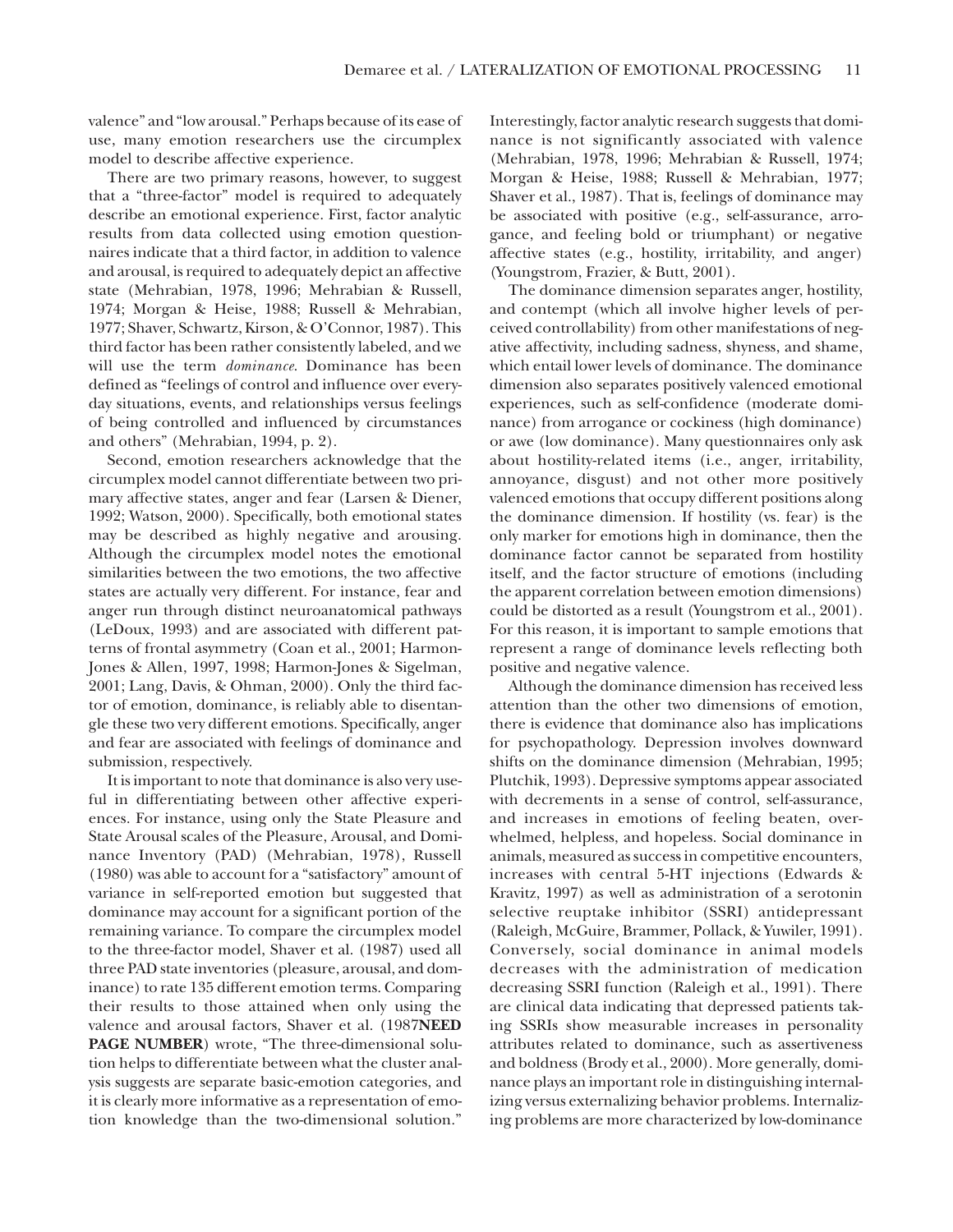affect such as anxiety, depression, and discrete emotions of sadness, shame, and guilt (Blumberg & Izard, 1986). Externalizing/disruptive behaviors are often, though not always, associated with higher dominance emotions such as anger and contempt (Bradley, 2000; Tsytsarev, 1995), as well as smugness, gloating, and teasing (Miller & Olson, 2000). Dominance-related emotions are likely to be important in reactive aggression, which often involves anger (Lemerise & Dodge, 2000). Dominance may be more subtly implicated in instrumental aggression, because high dominance emotions such as contempt and disdain will motivate behaviors that disregard the rights and feelings of others regardless of whether the situation involves anger or not (cf. Bushman & Anderson, 2001; Dodge, 1991).

In recent research linking BIS/BAS strength to feelings of dominance/submission, Demaree and colleagues (in press) asked 67 male and female undergraduates to complete the BIS/BAS scales and then watch a series of four films depicting dyadic interactions in which one person "controlled" or "dominated" the other. Following each film, participants were asked to identify the character with which they identified (i.e., the dominant or submissive character) while watching the film, as well as their self-reported affective response to the clip. As expected, high BIS predicted taking the submissive perspective and having a more negative response to the film. We believe that films depicting dyadic interactions may be very useful to future neurophysiological research designed to investigate individual differences with regard to dominance/submission.

For decades, scores of scientists have pursued a better understanding of how activation of anterior brain regions produces different emotional experiences. Such work, as previously noted, led to a paradigm shift from the valence to the "approach-withdrawal" model. However, the approach-withdrawal model appears to suffer from a relative inability to operationalize and to quantify "approach" and "withdrawal" emotion, the basic unit of the literature. What is "approach" and "withdrawal" emotion, anyway? To help answer this question, it is important to recognize that approach/withdrawal emotions are closely associated with dominance. Specifically, research suggests that all the approach emotions are rated as relatively high dominance, whereas all withdrawal emotions are rated as low dominance. For example, anger and happiness are associated with feelings of dominance, whereas fear and disgust are associated with feelings of submission (Mehrabian, 1978, 1996; Mehrabian & Russell, 1974; Russell & Mehrabian, 1977). Thus, it follows that the discovered patterns of frontal asymmetry may be attributable to feelings of dominance (left-frontal arousal) and submission (right-frontal

arousal) rather than "approach/positive" and "withdrawal/negative" affect, respectively.

To date, no neuroimaging research has been performed to specifically assess the influence of dominance, a void that the current authors feel is important to address. How should such an investigation be designed? One possibility, as discussed previously, is to use dyadic films depicting dominant-submissive interactions. A second possibility is to use pictures from the International Affective Picture System (IAPS, Center for the Study of Emotion and Attention, 1999) because norms have been established for both men and women using valence, arousal, and dominance parameters. It appears possible to select a series of slides that elicit feelings of dominance or submission, *while controlling for valence and arousal*. In fact, we have identified pictures that may be appropriate for such stimulus sets. (It is suggested that readers check for the most recent norms. For women, the Dominant slide set might include IAPS picture numbers 2515, 4532, 4608, 4659, 4664, 5628, 7281, 7284, 7285, 7286, 8050, and 8220, whereas the Submissive slide set might include pictures 1640, 1650, 1660, 1720, 4490, 4598, 5300, 5970, 5990, 5991, 7620, and 8178. For men, the Dominant set might include picture numbers 1600, 2220, 2250, 4672, 6840, 6910, 7284, 7289, 7402, 8117, 8232, 8251, whereas the Submissive set could include pictures 1114, 1321, 1726, 1810, 1932, 5260, 5300, 5890, 5900, 5920, 5990, and 5991.) The collection of EEG or other neurophysiological data during slide set presentation (while quantifying the emotional response of participants) would provide a test for this proposed theory.

Improved understanding of the cerebral contributions to emotional processing may significantly improve our clinical understanding of mental health disorders. Perhaps the two emotional disorders that most closely fit with the approach-withdrawal zeitgeist are depression and anxiety. Depression symptomatology, for example, has been associated with decreased left-frontal arousal and consequent reductions in approach behavior (Garcia-Toro et al., 2001; Heller & Nitschke, 1997; Henriques & Davidson, 1990, 1991). Anxiety without depression, on the other hand, has been associated with increased rightanterior arousal and consequent withdrawal behavior (Davidson, Marshall, Tomarken, & Henriques, 2000; Petruzzello & Tate, 1997). It is important to remember, however, that the approach-withdrawal theory clearly fits with the third (but oft-forgotten) factor of emotion, dominance. Thus, by quantifying feelings of dominance/submission during physiological data collection, the understanding of the brain's role in emotional processing may be improved. The notion that right-anterior regions mediate submissive feelings rather than withdrawal behavior is a significant distinction that may have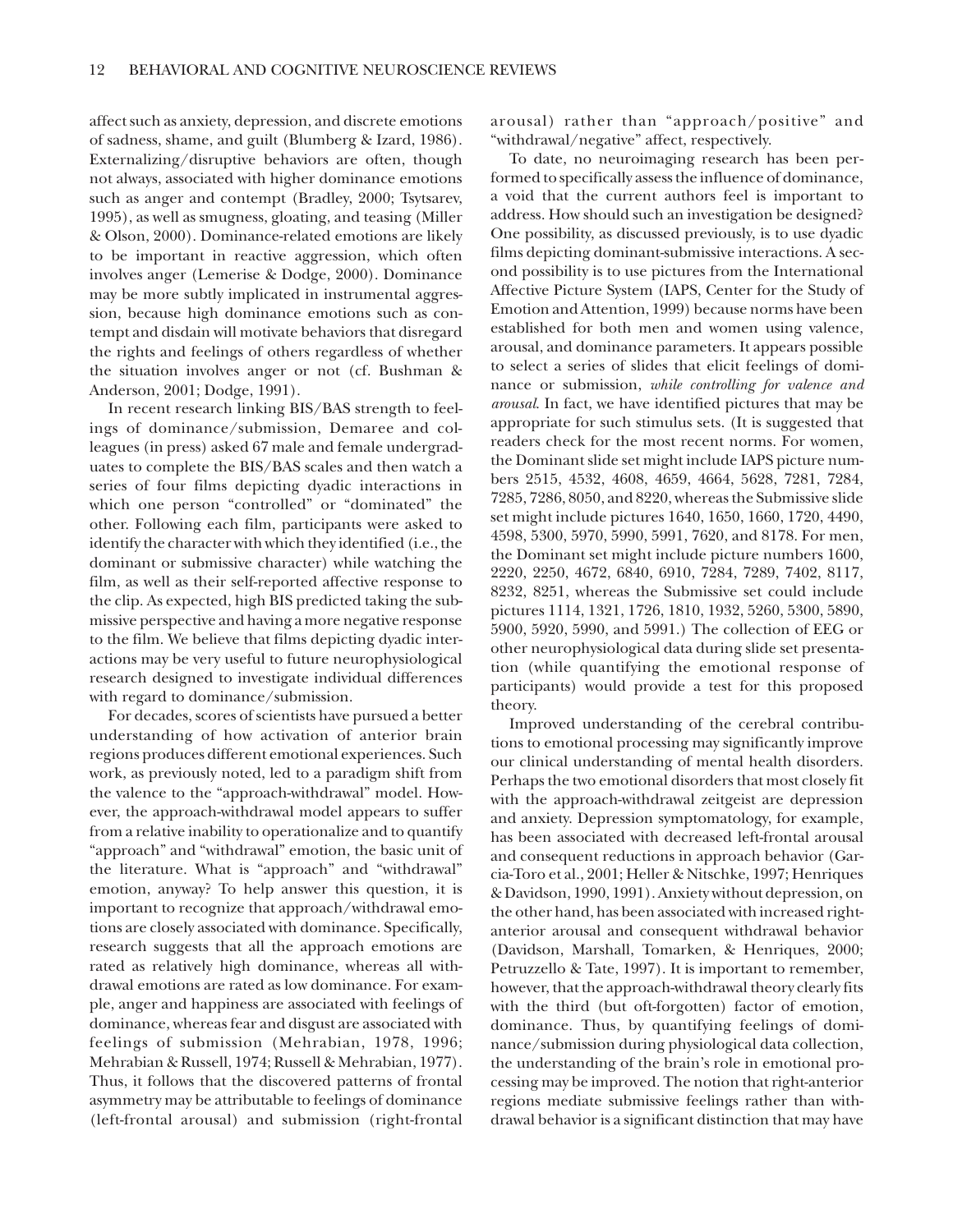implications for psychotherapeutic and pharmacologic interventions, respectively.

## **LIMITATIONS OF THE PREVIOUS DISCUSSION**

It is important to note that the data previously presented largely conceptualize *cortical* contributions to affective experience. Specifically, the research described generally fit within two domains—studies designed to quantify (a) emotional deficits following cortical brain injury or (b) regional cortex activation, as measured by such technologies as EEG, during emotional processing. Although subcortical activation asymmetry is beyond the scope of this article, it should be noted that the lateralization of such areas may differ from the previously presented cortical models. Gainotti, Caltagirone, and Zoccolotti (1993) and Liotti and Tucker (1995) were among the first to discuss asymmetric subcortical contributions to emotional processing. Given Liotti and Tucker's (1995) tenet that subcortical regions may be impaired by the ipsilateral cortex, one might expect emotional processing to induce opposite patterns of lateralization within cortical and subcortical regions. In partial support of this hypothesis, Hagemann, Waldstein, and Thayer (2003) suggested that autonomic arousal due to emotional processing—robustly demonstrated during the experience of anger or fear—is associated with right cortical and left subcortical activation. Similarly, Baas, Nugent, Lissek, Pine, and Grillon (2004) found greater left- than right-amygdala activation during emotional processing in their meta-analytic review of 54 emotion-related fMRI and PET studies.

#### **CONCLUSIONS**

Much progress has been made over the last four decades regarding our understanding of the lateralization of emotional processing. Generally speaking, a shift from perceptual/expressive data to experiential data has led to increased emphasis on left- and rightanterior involvement in positive/approach and negative/withdrawal processing, respectively. Although progress has been made, we believe that the lack of approach and withdrawal intensity measurement has been a significant casualty of this theoretical transformation (i.e., right-hemisphere and valence hypotheses were tested without adequately measuring emotional intensity and valence, respectively). The third (or "z") axis of emotion—dominance—is proposed as a measure of approach/withdrawal emotion intensity for future lateralization research. Moreover, this emphasis promises to broaden the inquiry of emotion to a social interactive approach where perceived locus of control (external versus internal) and sociopolitical factors lending themselves to submission or dominance are stressed.

#### **REFERENCES**

- Adolphs, R., Damasio, H., Tranel, D., & Damasio, A. R. (1996). Cortical systems for the recognition of emotion in facial expressions. *The Journal of Neuroscience*, *16*, 7678-7687.
- Ahern, G., Schumer, D., LKleefield, J., Blume, H., Cosgrove, G., Weintraub, S., et al. (1991). Right hemisphere advantage for evaluating emotional facial expressions. *Cortex*, *27*, 193-202.
- Allen, J. J. B., Urry, H. L., Hitt, S. K., & Coan, J. A. (2004). The stability of resting frontal electroencephalographic asymmetry in depression. *Psychophysiology*, *41*, 269-280.
- American Psychiatric Association. (1994). *Diagnostic and statistical manual of mental disorders* (4th ed.). Washington, DC: Author.
- Baas, J. M., Nugent, M., Lissek, S., Pine, D. S., & Grillon, C. (2004). Fear conditioning in virtual reality contexts: A new tool for the study of anxiety. *Biological Psychiatry*, *55*(11), 1056-1060.
- Babinski, J. (1914). Contribution of cerebral hemispheric organization in the study of mental troubles. *Review Neurologique*, *27*, 845- 848.
- Bearden, C. E., Hoffman, K. M., & Cannon, T. D. (2001). The neuropsychology and neuroanatomy of bipolar affective disorder: A critical review. *Bipolar disorders*, *3*(3), 106-150.
- Bench, C. J., Friston, K. J., Brown, R. G., Scott, L. C., Frackowiak, R. S. J., & Dolan, R. J. (1992). The anatomy of melancholia-focal abnormalities of cerebral blood flow in major depression. *Psychological Medicine*, *22*, 607-615.
- Benowitz, L. I., Bear, D. M., Rosenthal, R., Mesulam, M. M., Zaidel, E., & Sperry, R. W. (1983). Hemispheric specialization in nonverbal communication. *Cortex*, *19*, 5-11.
- Blair, R. J. R. (in press). The neurobiology of antisocial behavior and psychopathy. *The Cognitive Neuroscience of Social Behaviour*. **LOCATION**: Psychology Press.
- Blumberg, S. H., & Izard, C. E. (1986). Discriminating patterns of emotions in 10- and 11-year-old children's anxiety and depression. *Journal of Personality and Social Psychology*, *51*(4), 852-857.
- Borod, J. C. (1993). Cerebral mechanisms underlying facial, prosodic, and lexical emotional expression: A review of neuropsychological studies and methodological issues. *Neuropsychology*, *7*(4), 445-463.
- Borod, J. C., Haywood, C. S., & Koff, E. (1997). Neuropsychological aspects of facial asymmetry during emotional expression: A review of the normal adult literature. *Neuropsychology Review*, *7*(1), 41-60.
- Borod, J. C., & Koff, E. (1984). Asymmetries in affective facial expression: Anatomy and behavior. In N. Fox & R. Davidson (Eds.), *The psychobiology of affective development* (pp. 293-323). Hillsdale, NJ: Lawrence Erlbaum.
- Borod, J. C., & Koff, E. (1991). Facial asymmetry during posed and spontaneous expression in stroke patients with unilateral lesions. *Pharmacopsychoecologia*, *4*, 15-21.
- Borod, J. C., Koff, E., & Caron, H. (1983). Right hemisphere specialization for the expression and appreciation of emotion: A focus on the face. In E. Perecam (Ed.), *Cognitive functions in the right hemisphere* (pp. 83-110). New York: Academic Press.
- Borod, J. C., Obler, L. K., Erhan, H. M., Grunwald, I. S., Cicero, B. A., Welkowitz, J., et al. (1998). Right hemisphere emotional perception: Evidence across multiple channels. *Neuropsychology*, *12*, 446- 458.
- Borod, J. C., Tabert, M. H., Santschi, C., & Strauss, E. (2000). Neuropsychological assessment of emotional processing in braindamaged patients. In J. C. Borod (Ed.), *The neuropsychology of emotion* (pp. 80-105). New York: Oxford Press.
- Borod, J. C., Welkowitz, J., Alpert, M., Brozgold, A. Z., Martin, C., Peselow, E., et al. (1990). Parameters of emotional processing in neuropsychiatric disorders: Conceptual issues and a battery of tests. *Journal of Communication Disorders*, *23*, 247-271.
- Bostanov, V., & Kotchoubey, B. (2004). Recognition of affective prosody: Continuous wavelet measures of event-related brain potentials to emotional exclamations. *Psychophysiology*, *41*, 259-268.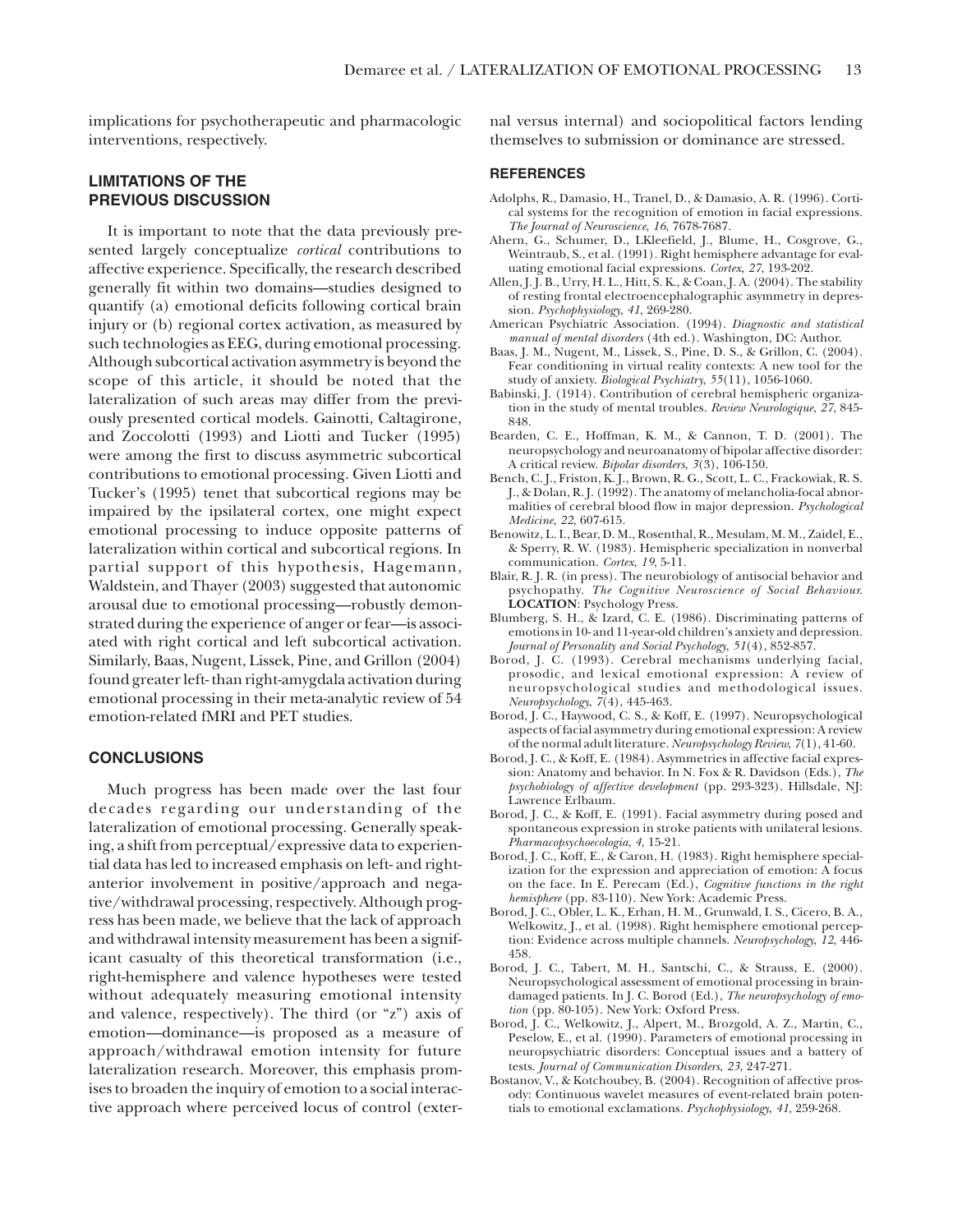- Bowers, D., & Heilman, K. M. (1984). A dissociation between the processing of affective and nonaffective faces: A case study. *Journal of Clinical Neuropsychology*, *6*, 367-384.
- Bradley, S. J. (2000). *Affect regulation and the development of psychopathology*. New York: Guilford Press.
- Brody, A. L., Saxena, S., Fairbanks, L. A., Alborzian, S., Demaree, H. A., Maidment, K. M., et al. (2000). Personality changes in adult subjects with major depressive disorder or obsessive-compulsive disorder treated with paroxetine. *Journal of Clinical Psychiatry*, *61*(5), 349-355.
- Bryden, M. P. (1982). *Laterality*. San Diego, CA: Academic Press.
- Buchanan, T. W., Lutz, K., Mirzazade, S., Specht, K., Shah, N. J., Zilles, K., et al. (2000). Recognition of emotional prosody and verbal components of spoken language: An fMRI study. *Cognitive Brain Research*, *9*, 227-238.
- Buck, R. (1980). Nonverbal behavior and the theory of emotion: The facial feedback hypothesis. *Journal of Personality and Social Psychology*, *38*, 811-824.
- Bushman, B. J., & Anderson, C. A. (2001). Is it time to pull the plug on the hostile versus instrumental aggression dichotomy? *Psychological Review*, *108*(1), 273-279.
- Buss, A. H., & Perry, M. (1992). The aggression questionnaire. *Journal of Personality and Social Psychology*, *63*(3), 452-459.
- Carmon, A., & Nachshon, I. (1973). Ear asymmetry in perception of emotional nonverbal stimuli. *Acta Psychologica*, *37*, 351-357.
- Carver, C. S., & White, T. L. (1994). Behavioral inhibition, behavioral activation, and affective responses to impending reward and punishment: The BIS/BAS Scales. *Journal of Personality and Social Psychology*, *67*(2), 319-333.
- Center for the Study of Emotion and Attention. (1999). *The international affective picture system: Digitized photographs*. Gainesville, FL: The Center for Research in Psychophysiology, University of Florida.
- Chorpita, B. F., Albano, A. M., & Barlow, D. H. (1998). The structure of negative emotions in a clinical sample of children and adolescents. *Journal of Abnormal Psychology*, *107*(1), 74-85.
- Cicone, M., Wapner, W., & Gardner, H. (1980). Sensitivity to emotional expressions and situations in organic patients. *Cortex*, *16*, 145-168.
- Clark, L. A., & Watson, D. (1991). Tripartite model of anxiety and depression: Psychometric evidence and taxonomic implications. *Journal of Abnormal Psychology*, *100*, 316-336.
- Coan, J. A., & Allen, J. J. B. (2003). Frontal EEG asymmetry and the behavioral activation and inhibition systems. *Psychophysiology*, *40*, 106-114.
- Coan, J. A., Allen, J. J. B., & Harmon-Jones, E. (2001). Voluntary facial expression and hemispheric asymmetry over the frontal cortex. *Psychophysiology*, *38*(6), 912-925.
- Cole, H. W., & Ray, W. J. (1985). EEG correlates of emotional tasks related to attentional demands. *International Journal of Psychophysiology*, *3*(1), 33-41.
- Corr, P. J. (2002). J. A. Gray's reinforcement sensitivity theory: Tests of the joint subsystems hypothesis of anxiety and impulsivity. *Personality and Individual Differences*, *33*, 511-532.
- Damasio, A. R., & Maurer, R. G. (1978). A neurological model for childhood autism. *Archives of Neurology*, *35*, 777-786.
- Davey, G. C., Forster, L., & Mayhew, G. (1993). Familial resemblances in disgust sensitivity and animal phobias. *Behaviour Research and Therapy*, *31*(1), 41-50.
- Davey, G. C. L. (1994). The 'disgusting' spider: The role of disease and illness in the perpetuation of fear of spiders. *Society and Animals*, *2*(1), 17-25.
- Davidson, R. J. (1984). Affect, cognition, and hemispheric specialization. In C. E. Izard, J. Kagan, & R. Zajonc (Eds.), *Emotion, cognition, and behavior* (pp. 320-365). New York: Cambridge University Press.
- Davidson, R. J. (1987). Cerebral asymmetry and the nature of emotion: Implications for the study of individual differences and psychopathology. In R. Takahashi, P. Flor-Henry, J. Gruzelier, & S. Niwa (Eds.), *Cerebral dynamics, laterality, and psychopathology*. New York: Elsevier.
- Davidson, R. J. (1988). EEG measures of cerebral symmetry: Conceptual and methodological issues. *International Journal of Neuroscience*, *39*, 71-89.
- Davidson, R. J. (1992a). Anterior cerebral asymmetry and the nature of emotion. *Brain and Cognition*, *20*(1), 125-151.
- Davidson, R. J. (1992b). Emotion and affective style: Hemispheric substrates. *Psychological Science*, *3*(1), 39-43.
- Davidson, R. J. (1993). Parsing affective space: Perspectives from neuropsychology and psychophysiology. *Neuropsychology*, *7*(4), 464-475.
- Davidson, R. J. (1995). Cerebral asymmetry, emotion, and affective style. In R. J. Davidson & K. Hugdahl (Eds.), *Brain asymmetry* (pp. 361-388). Cambridge, MA: MIT Press.
- Davidson, R. J., Abercrombie, H., Nitschke, J. B., & Putnam, K. (1999). Regional brain function, emotion and disorders of emotion. *Current Opinion in Psychiatry*, *9*(2), 228-234.
- Davidson, R. J., Ekman, P., Saron, C. D., Senulis, J. A., & Friesen, W. V. (1990). Approach-withdrawal and cerebral asymmetry: Emotional expression and brain physiology. I. *Journal of Personality and Social Psychology*, *58*(2), 330-341.
- Davidson, R. J., & Fox, N. A. (1982). Asymmetrical brain activity discriminates between positive versus negative affective stimuli in human infants. *Science*, *218*, 1235-1237.
- Davidson, R. J., & Henriques, J. B. (2000). Regional brain function in sadness and depression. In J. C. Borod (Ed.), *The neuropsychology of emotion* (pp. 269-297). New York: Oxford Press.
- Davidson, R. J., Marshall, J. R., Tomarken, A. J., & Henriques, J. B. (2000). While a phobic waits: Regional brain electrical and autonomic activity in social phobics during anticipation of public speaking. *Biological Psychiatry*, *47*(2), 85-95.
- Davidson, R. J., & Schwartz, G. E. (1976). Patterns of cerebral lateralization during cardiac biofeedback versus the self-regulation of emotion: Sex differences. *Psychophysiology*, *13*, 62-68.
- Davidson, R. J., Schwartz, G. E., Saron, C., Bennett, J., & Goleman, D. J. (1979). Frontal vs. parietal EEG asymmetry during positive and negative affect. *Psychophysiology*, *16*, 202-203.
- Davidson, R. J., & Tomarken, A. J. (1989). Laterality and emotion: An electrophysiological approach. In F. Boller & J. Grafman (Eds.), *Handbook of neuropsychology* (pp. 419-441). Amsterdam: Elsevier.
- Debener, S., Beauducel, A., Nessler, D., Brocke, B., Heilemann, H., & Kayser, J. (2000). Is resting anterior EEG alpha asymmetry a trait marker for depression? Findings for healthy adults and clinically depressed patients. *Neuropsychobiology*, *41*(1), 31-37.
- DeJong, R. N. (1979). *The neurologic examination*. New York: Harper and Row.
- Demaree, H. A., & Harrison, D. W. (1997). Physiological and neuropsychological correlates of hostility. *Neuropsychologia*, *35*(10), 1405-1411.
- Demaree, H. A., Higgins, D. A., Williamson, J. B., & Harrison, D. W. (2002). Asymmetry in hand grip strength and fatigue in low- and high-hostile men. *International Journal of Neuroscience*, *112*(4), 415- 428.
- Demaree, H. A., Robinson, J. L., Everhart, D. E., & Youngstrom, E. A. (in press). Behavioral inhibition system (BIS) strength and trait dominance are associated with affective response and perspective taking when viewing dyadic interactions. *International Journal of Neuroscience*.
- Denny-Brown, D., Meyer, J. S., & Horenstein, S. (1952). The significance of perceptual rivalry resulting from parietal lesions. *Brain*, *75*, 434-471.
- Depue, R. A., & Iacono, W. G. (1989). Neurobehavioral aspects of affective disorders. *Annual Review of Psychology*, *40*, 457-492.
- Depue, R. A., Krauss, S. P., & Spoont, M. R. (1987). A two-dimensional threshold model of seasonal bipolar affective disorder. In D. Magnussen & A. Oehman (Eds.), *Psychopathology: An interactional perspective. Personality, psychopathology, and psychotherapy* (pp. 95- 123). Orlando, FL: Academic Press.
- Depue, R. A., & Zald, D. H. (1993). Biological and environmental processes in nonpsychotic psychopathology: A neurobehavioral perspective. In C. G. Costello (Ed.), *Basic issues in psychopathology* (pp. 127-237). New York: Guilford.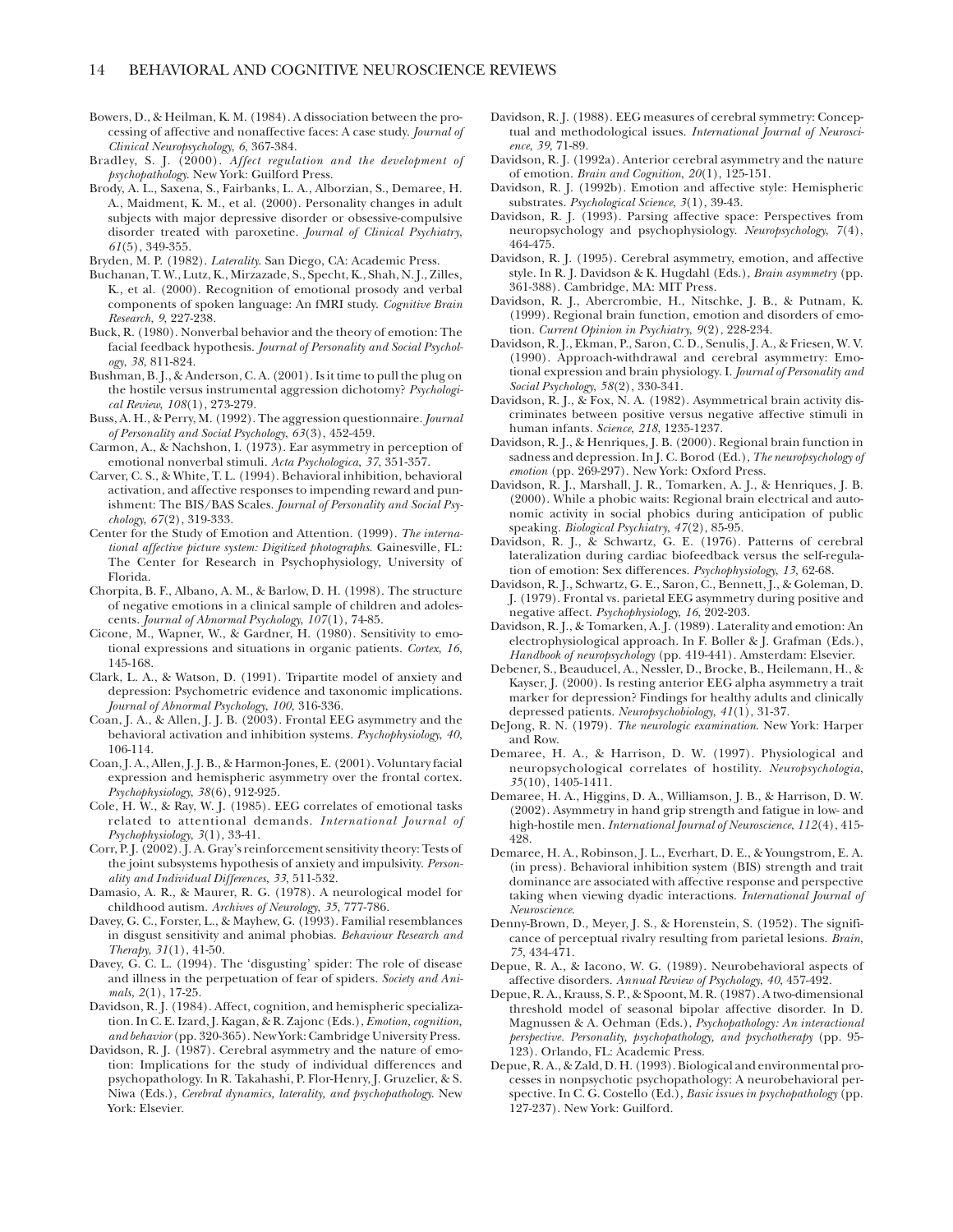- Dodge, K. A. (1991). Emotion and social information processing. In J. Garber & K. A. Dodge (Eds.), *The development of emotion regulation and dysregulation* (pp. 159-181). New York: Cambridge University Press.
- Duclos, S. E., & Laird, J. D. (2001). The deliberate control of emotional experience through control of expressions. *Cognition and Emotion*, *15*, 27-56.
- Duclos, S. E., Laird, J. D., Schneider, E., Sexter, M., Stern, L., & Van Lighten, O. (1989). Emotion-specific effects of facial expressions and postures on emotional experience. *Journal of Personality and Social Psychology*, *57*, 100-108.
- Edwards, D. H., & Kravitz, E. A. (1997). Serotonin, social status and aggression. *Current Opinion in Neurobiology*, *7*(6), 812-819.
- Ehrlichman, H. (1987). Hemispheric asymmetry and positive-negative affect. In D. Ottoson (Ed.), *Duality and unity of the brain*. Hampshire, UK: Macmillan.
- Ekman, P., & Davidson, R. J. (1993). Voluntary smiling changes regional brain activity. *Psychological Science*, *4*(5), 342-345.
- Ekman, P., Davidson, R. J., & Friesen, W. V. (1990). The Duchenne smile: Emotional expression and brain physiology. II. *Journal of Personality and Social Psychology*, *58*(2), 342-353.
- Etcoff, N. (1986). The neuropsychology of emotional expression. In G. Goldstein & R. E. Tarter (Eds.), *Advances in clinical neuropsychology* (pp. 127-175). New York: Plenum.
- Everhart, D. E., Carpenter, M. D., Carmona, J. E., Ethridge, A. J., & Demaree, H. A. (2003). Adult sex-related P300 differences during the perception of emotional prosody and facial affect. *Psychophysiology*, *40*(S1), S39.
- Everhart, D. E., & Harrison, D. W. (2000). Facial affect perception among anxious and non-anxious men. *Psychobiology*, *28*(1), 90-98.
- Flack, W. F., Laird, J. D., & Cavallaro, L. A. (1999). Separate and combined effects of facial expressions and bodily postures on emotional feelings. *European Journal of Social Psychology*, *29*, 203-217.
- Foster, P. S., & Harrison, D. W. (2002). The relationship between magnitudes of cerebral activation and intensity of emotional arousal. *International Journal of Neuroscience*, *112*, 1463-1477.
- Foster, P. S., & Harrison, D. W. (2004). Cerebral correlates of varying ages of emotional memories. *Cognitive and Behavioral Neurology*, *17*(2), 85-92.
- Fowles, D. C. (1988). Psychophysiology and psychopathology: A motivational approach. *Psychophysiology*, *25*(4), 373-391.
- Fowles, D. C. (1994). A motivational theory of psychopathology. In W. D. Spaulding (Ed.), *Integrative views of motivation, cognition, and emotion* (pp. 181-238). Iowa City, IA: University of Nebraska Press.
- Fox, N. A., & Davidson, R. J. (1987). Electroencephalogram asymmetry in response to the approach of a stranger and maternal separation in 10-month-old infants. *Developmental Psychology*, *23*(2), 233- 240.
- Fox, N. A., & Davidson, R. J. (1988). Patterns of brain electrical activity during facial signs of emotion in 10-month-old infants. *Developmental Psychology*, *24*(2), 230-236.
- Fox, N. A., Rubin, K. H., Calkins, S. D., Marshall, T. R., Coplan, R. J., Porges, S. W., et al. (1995). Frontal activation asymmetry and social competence at four years of age. *Child Development*, *66*(6), 1770-1784.
- Gable, S. L., Reis, H. T., & Elliot, A. J. (2000). Behavioral activation and inhibition in everyday life. *Journal of Personality and Social Psychology*, *78*(6), 1135-1149.
- Gainotti, G. (1972). Emotional behavior and hemispheric side of lesion. *Cortex*, *8*, 41-55.
- Gainotti, G., Caltagirone, C., & Zoccolotti, P. (1993). Left/right and cortical/subcortical dichotomies in the neuropsychological study of human emotions. *Cognition and Emotion*, *7*(1), 71-93.
- Garcia-Toro, M., Montes, J. M., & Talavera, J. A. (2001). Functional cerebral asymmetry in affective disorders: New facts contributed by transcranial magnetic stimulation. *Journal of Affective Disorders*, *66*, 103-109.
- George, M. S., Parekh, S. I., Rosinsky, N., Ketter, T. A., Kimbrell, T. A., Heilman, K. M., et al. (1996). Understanding emotional prosody activates right hemisphere regions. *Archives of Neurology*, *53*, 655- 670.
- Gotlib, I. H., Ranganath, C., & Rosenfeld, J. P. (1998). Frontal EEG alpha asymmetry, depression, and cognitive functioning. *Cognition and Emotion*, *12*(3), 449-478.
- Gray, J. A. (1981). A critique of Eysenck's theory of personality. In H. J. Eysenck (Ed.), *A model for personality* (pp. 246-277). Berlin: Springer.
- Gray, J. A. (1982). Precis of the neuropsychology of anxiety: An enquiry into the functions of the septo-hippocampal system. *The Behavioral and Brain Sciences*, *5*, 469-534.
- Gray, J. A. (1987). *The psychology of fear and stress* (2nd ed.). Cambridge, UK: Cambridge University Press.
- Gray, J. A. (1990). Brain systems that mediate both emotion and cognition. Special issue: Development of relationships between emotion and cognition. *Cognition and Emotion*, *4*, 269-288.
- Gray, J. A. (1994). Framework on taxonomy of psychiatric disorder. In H. M. Van Goozen, N. E. Van De Poll, & J. A. Sergeant (Eds.), *Emotions: Essays on emotion theory* (pp. 29-59). Hillsdale, NJ: Lawrence Erlbaum.
- Gray, J. A., Moran, P. M., Grigoryan, G., Peters, S. L., Young, A. M., & Joseph, M. H. (1997). Latent inhibition: The nucleus accumbens connection revisited. *Behavioural Brain Research*, *88*(1), 27-34.
- Hagemann, D., Waldstein, S. R., & Thayer, J. F. (2003). Central and autonomic nervous system integration in emotion. *Brain and Cognition*, *52*(1), 79-87.
- Haggard, M. P., & Parkinson, A. M. (1971). Stimulus and task factors as determinants of ear advantages. *Quarterly Journal of Experimental Psychology*, *23*, 168-177.
- Harmon-Jones, E. (2003a). Anger and the behavioral approach system. *Personality and Individual Differences*, *35*, 995-1005.
- Harmon-Jones, E. (2003b). Clarifying the emotive functions of asymmetrical frontal cortical activity. *Psychophysiology*, *40*, 838-848.
- Harmon-Jones, E., & Allen, J. J. B. (1997). Behavioral activation sensitivity and resting frontal EEG asymmetry: Covariation of putative indicators related to risk for mood disorders. *Journal of Abnormal Psychology*, *106*(1), 159-163.
- Harmon-Jones, E., & Allen, J. J. B. (1998). Anger and frontal brain activity: EEG asymmetry with approach motivation despite negative affective valence. *Journal of Personality and Social Psychology*, *74*(5), 1310-1316.
- Harmon-Jones, E., & Sigelman, J. (2001). State anger and prefrontal brain activity: Evidence that insult-related relative left-prefrontal activation is associated with experienced anger and aggression. *Journal of Personality and Social Psychology*, *80*(5), 797-803.
- Harmon-Jones, E., Sigelman, J. D., Bohlig, A., & Harmon-Jones, C. (2003). Anger, coping, and frontal cortical activity: The effect of coping potential on anger-induced left-frontal activity. *Cognition and Emotion*, *17*(1), 1-24.
- Harmon-Jones, E., Vaughn-Scott, K., Mohr, S., Sigelman, J., & Harmon-Jones, C. (2004). The effect of manipulated sympathy and anger on left- and right-frontal cortical activity. *Emotion*, *4*(1), 95-101.
- Harrison, D. W., & Gorelczenko, P. M. (1990). Functional asymmetry for facial affect perception in high and low hostile men and women. *International Journal of Neuroscience*, *55*, 89-97.
- Heilman, K. M., & Bowers, D. (1990). Neuropsychological studies of emotional changes induced by right and left-hemisphere lesions. In N. Stein, B. Leventhal, & T. Trabasso (Eds.), *Psychological and biological approaches to emotion* (pp. 97-114). Hillsdale, NJ: Lawrence Erlbaum.
- Heilman, K. M., Scholes, R., & Watson, R. T. (1975). Auditory affective agnosia: Disturbed comprehension of affective speech. *Journal of Neurology, Neurosurgery, and Psychiatry*, *38*, 69-72.
- Heller, W. (1993). Neuropsychological mechanisms of individual differences in emotion, personality, and arousal. *Neuropsychology*, *7*(4), 476-489.
- Heller, W., & Nitschke, J. B. (1997). Regional brain activity in emotion: A framework for understanding cognition in depression. *Cognition and Emotion*, *11*, 637-661.
- Henriques, J. B., & Davidson, R. J. (1990). Regional brain electrical asymmetries discriminate between previously depressed and healthy control subjects. *Journal of Abnormal Psychology*, *99*(1), 22- 31.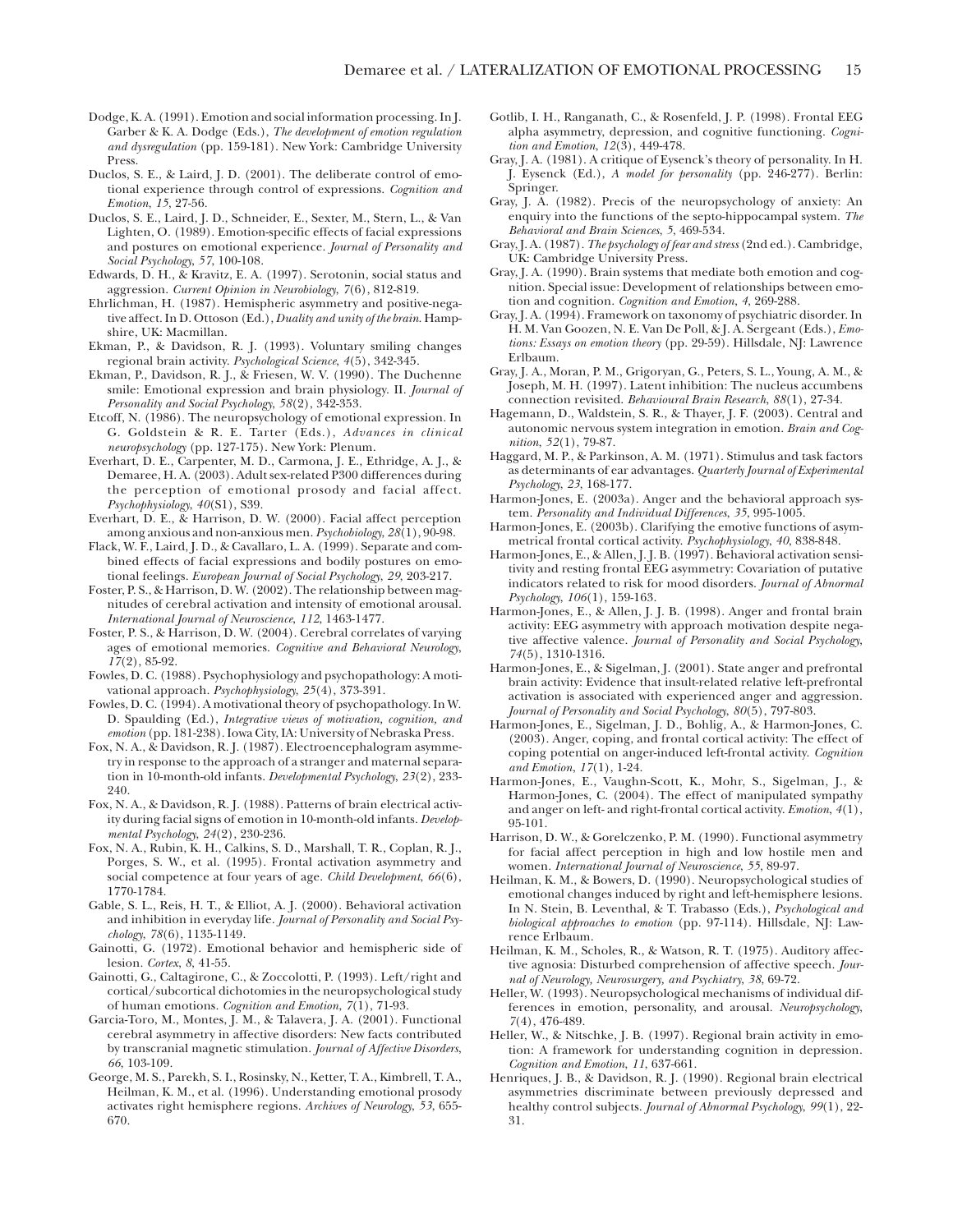- Henriques, J. B., & Davidson, R. J. (1991). Left frontal hypoactivation in depression. *Journal of Abnormal Psychology*, *100*(4), 535-545.
- Herridge, M. L., Harrison, D. W., & Demaree, H. A. (1997). Hostility, facial configuration, and bilateral asymmetry on galvanic skin response. *Psychobiology*, *25*, 71-76.
- Herridge, M. L., Harrison, D. W., Mollet, G. A., & Shenal, B. V. (2004). Hostility and facial affect recognition: Effects of a cold pressor stressor on accuracy and cardiovascular reactivity. *Brain and Cognition*, *55*, 564-571.
- Hess, U., Kappas, A., McHugo, G. J., Lanzetta, J. T., & Kleck, R. E. (1992). The facilitative effect of facial expression on the self-generation of emotion. *International Journal of Psychophysiology*, *12*, 251-265.
- Imaizumi, S., Mori, K., Kiritani, S., Kawashima, R., Sugiura, M., & Fukuda, H. (1997). Vocal identification of speaker and emotion activates different brain regions. *NeuroReport*, *8*, 2809-2812.
- Joinier, T. E. J., Catanzaro, S. J., & Laurent, J. (1996). Tripartite structure of positive and negative affect, depression, and anxiety in child and adolescent psychiatric inpatients. *Journal of Abnormal Psychology*, *105*(3), 401-409.
- Jordan, A. L., Everhart, D. E., & Demaree, H. A. (2004**MONTH?**). *Luteal and follicular phase related P300 changes during the perception of emotional prosody and facial affect*. Paper presented at the 44th Annual Meeting of the Society for Psychophysiological Research, Santa Fe, NM.
- Karlin, R., Weinapple, M., Rochford, J., & Goldstein, L. (1979). Quantitated EEG features of negative affective states: Report of some hypnotic studies. *Research Communications in Psychology, Psychiatry, and Behavior*, *4*, 397-413.
- Kestenbaum, R., & Nelson, C. A. (1992). Neural and behavioral correlates of emotion recognition in children and adults. *Journal of Experimental Child Psychology*, *54*, 1-18.
- King, F. L., & Kimura, D. (1972). Left ear superiority in dichotic perception of vocal and nonverbal sounds. *Canadian Journal of Psychology*, *26*, 111-116.
- Landis, T., Assal, G., & Perret, C. (1979). Opposite cerebral hemispheric superiorities for visual associative processing of emotional facial expressions and objects. *Nature*, *278*, 739-740.
- Lang, P. J., Davis, M., & Ohman, A. (2000). Fear and anxiety: Animal models and human cognitive psychophysiology. *Journal of Affective Disorders*, *61*, 137-159.
- Lang, P. J., Greenwald, M. K., Bradley, M. M., & Hamm, A. O. (1993). Looking at pictures: Affective, facial, visceral, and behavioral reactions. *Psychophysiology*, *30*(3), 261-273.
- Larsen, C. L., & Diener, E. (1992). Promises and problems with the circumplex model of emotion, No. 13. In M. S. Clark (Ed.), *Emotion. Review of personality and social psychology* (pp. 25-59). Newbury Park, CA: Sage.
- Larsen, R. J., Kasimatis, M., & Frey, K. (1992). Facilitating the furrowed brow: An unobtrusive test of the facial feedback hypothesis applied to unpleasant affect. *Cognition and Emotion*, *6*(5), 321-338.
- Laurian, S., Bader, M., Lanares, J., & Oros, L. (1991). Topography of event-related potentials elicited by visual emotional stimuli. *International Journal of Psychophysiology*, *10*, 231-238.
- LeDoux, J. E. (1993). Emotional networks in the brain. In M. Lewis & J. M. Haviland (Eds.), *Handbook of emotions* (pp. 109-118). New York: Guilford.
- Lee, G. P., Meador, K. J., Loring, D. W., Allison, J. D., Brown, W. S., Paul, L. K., et al. (2004). Neural substrates of emotion as revealed by functional magnetic resonance imaging. *Cognitive and Behavioral Neurology*, *17*(1), 9-17.
- Lemerise, E. A., & Dodge, K. A. (2000). The development of anger and hostile interactions. In M. Lewis & J. M. Haviland-Jones (Eds.), *Handbook of emotions* (2nd ed., pp. 596-606). New York: Guildford.
- Levenson, R. W., Ekman, P., & Friesen, W. V. (1990). Voluntary facial action generates emotion-specific autonomic nervous system activity. *Psychophysiology*, *27*, 363-384.
- Ley, R. C., & Bryden, M. P. (1979). Hemispheric differences in processing emotions and faces. *Brain and Language*, *7*, 127-138.
- Liotti, M., & Tucker, D. M. (1995). Emotion in asymmetric corticolimbic networks. In R. J. Davidson & K. Hugdahl (Eds.), *Brain asymmetry* (pp. 389-423). Cambridge, MA: MIT Press.
- Luria, A. R. (1973). *The working brain*. New York: Basic Books.
- Mandal, M. K., Borod, J. C., Asthana, H. S., Mohanty, A., Mohanty, S., & Koff, E. (1999). Effects of lesion variables and emotion type on the perception of facial emotion. *Journal of Nervous and Mental Disorders*, *187*(10), 603-609.
- Matthews, G., & Gilliland, K. (1999). The personality theories of H. J. Eysenck and J. A. Gray: A comparative review. *Personality and Individual Differences*, *26*, 583-626.
- Matthews, G., & Gilliland, K. (2001). Personality, biology and cognitive science: A reply to Corr (2001). *Personality and Individual Differences*, *30*, 353-362.
- McKeever, W. F., & Dixon, M. (1981). Right-hemisphere superiority for discriminating memorized and nonmemorized faces: Affective imagery, sex, and perceived emotionality. *Brain and Language*, *12*, 246-260.
- Mehrabian, A. (1978). Measures of individual differences in temperament. *Educational and Psychological Measurement*, *38*, 1105-1117.
- Mehrabian, A. (1994). *Manual for the revised trait dominance-submissiveness scale (TDS)*. (Available from Albert Mehrabian, 1130 Alta Mesa Road, Monterey, CA, USA 93940)
- Mehrabian, A. (1995). Distinguishing depression and trait anxiety in terms of basic dimensions of temperament. *Imagination, Cognition and Personality*, *15*(2), 133-143.
- Mehrabian, A. (1996). Pleasure-Arousal-Dominance: A general framework for describing and measuring individual differences in temperament. *Current Psychology: Developmental, Learning, Personality, Social*, *14*(4), 261-292.
- Mehrabian, A., & Russell, J. A. (1974). *An approach to environmental psychology*. Cambridge, MA: MIT Press.
- Meyer, B., Johnson, S. L., & Carver, C. S. (1999). Exploring behavioral activation and inhibition sensitivities among college students at risk for bipolar symptomatology. *Journal of Psychopathology and Behavioral Assessment*, *21*, 275-292.
- Meyer, B., Johnson, S. L., & Winters, R. (2001). Responsiveness to threat and incentive in bipolar disorder: Relations of the BIS/BAS scales with symptoms. *Journal of Psychopathology and Behavioral Assessment*, *23*(3), 133-143.
- Miller, A. L., & Olson, S. L. (2000). Emotional expressiveness during peer conflicts: A predictor of social maladjustment among highrisk preschoolers. *Journal of Abnormal Child Psychology*, *28*(4), 339- 352.
- Mills, C. K. (1912a). The cerebral mechanisms of emotional expression. *Transactions of the College of Physicians of Philadelphia*, *34*, 381- 390.
- Mills, C. K. (1912b). The cortical representation of emotion, with a discussion of some points in the general nervous mechanism of expression in its relation to organic nervous mental disease. *Proceedings of the American Medico-Psychological Association*, *19*, 297-300.
- Morgan, R. L., & Heise, D. (1988). Structure of emotions. *Social Psychology Quarterly*, *51*, 19-31.
- Moscovitch, M., & Olds, J. (1982). Asymmetries in spontaneous facial expressions and their possible relation to hemispheric specialization. *Neuropsychologia*, *20*, 71-81.
- Munte, T. F., Brack, M., Gootheer, O., Wieringa, B. M., Matzke, M., & Johannes, S. (1998). Brain potentials reveal the timing of face identity and expression judgments. *Neuroscience Research*, *30*, 25- 34.
- Narumoto, J., Okada, T., Sadato, N., Fukui, K., & Yonekura, Y. (2001). Attention to emotion modulates fMRI activity in human right superior temporal sulcus. *Cognitive Brain Research*, *12*, 225-241.
- Natale, M., Gur, R. E., & Gur, R. C. (1983). Hemispheric asymmetries in processing emotional expressions. *Neuropsychologia*, *21*, 555- 565.
- Naveteur, J., Roy, J. C., Ovelac, E., & Steinling, M. (1992). Anxiety, emotion and cerebral blood flow. *International Journal of Psychophysiology*, *13*(2), 137-146.
- Nitschke, J. B., Heller, W., & Miller, G. A. (2000). Anxiety, stress, and cortical brain function. In J. C. Borod (Ed.), *The neuropsychology of emotion* (pp. 298-319). New York: Oxford University Press.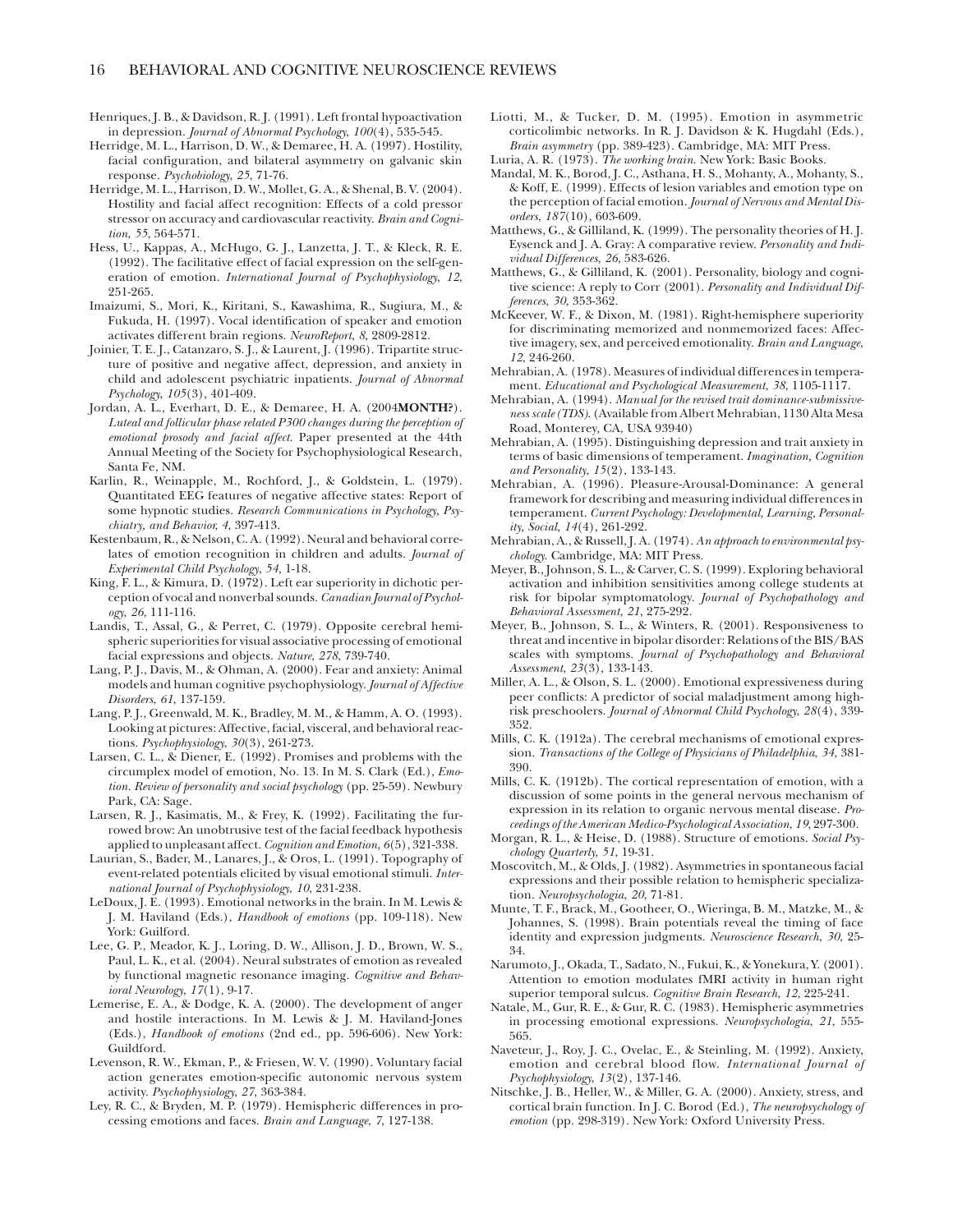- Nothen, M. M., Erdmann, J., Korner, J., Lanczik, M., Fritze, J., Fimmers, R., et al. (1992). Lack of association between D1 and D2 receptor genes and bipolar affective disorder. *American Journal of Psychiatry*, *149*, 199-201.
- Passero, S., Nardini, M., & Battistini, N. (1995). Regional cerebral blood flow changes following chronic administration of antidepressant drugs. *Progress in Neuropsychopharmacology and Biological Psychiatry*, *19*, 627-636.
- Petruzzello, S. J., & Tate, A. K. (1997). Brain activation, affect, and aerobic exercise: An examination of both state-independent and state-dependent relationships. *Psychophysiology*, *34*, 527-533.
- Pihan, H., Altenmuller, E., & Ackermann, H. (1997). The cortical processing of perceived emotion: A DC-potential study on affective speech processing. *NeuroReport*, *8*, 623-627.
- Plutchik, R. (1993). Emotions and psychopathology. In M. Lewis & J. M. Haviland (Eds.), *Handbook of emotions* (pp. 53-66). New York: Guilford.
- Raleigh, M. J., McGuire, M. T., Brammer, G. L., Pollack, D. B., & Yuwiler, A. (1991). Serotonergic mechanisms promote dominance acquisition in adult male vervet monkeys. *Brain Research*, *559*(2), 181-190.
- Reuter-Lorenz, P., & Davidson, R. J. (1981). Differential contributions of the two cerebral hemispheres to the perception of happy and sad faces. *Neuropsychologia*, *19*(4), 609-613.
- Reuter-Lorenz, P. A., Givis, R. P., & Moscovich, M. (1983). Hemispheric specialization and the perception of emotion: Evidence from right-handers and from inverted and noninverted lefthanders. *Neuropsychologia*, *21*, 687-692.
- Robinson, R. G., & Downhill, J. E. (1995). Lateralization of psychopathology in response to focal brain injury. In R. J. Davidson & K. Hugdahl (Eds.), *Brain asymmetry* (pp. 693-711). Cambridge, MA: MIT Press.
- Robinson, R. G., Starr, L. B., & Price, T. R. (1984). A two year longitudinal study of mood disorders following stroke: Prevalence and duration at six-months follow up. *British Journal of Psychiatry*, *144*, 256-262.
- Ross, E. D. (1981). The aprosodia: Functional-anatomic organization of the affective components of language in the right hemisphere. *Archives of Neurology*, *38*, 561-569.
- Ross, E. D. (1985). Modulation of affect and nonverbal communication by the right hemisphere. In M. M. Mesulam (Ed.), *Principles of behavioral neurology*. Philadelphia, PA: Davis.
- Ross, E. D., & Mesulam, M. M. (1979). Dominant language functions of the right hemisphere? Prosody and emotional gesturing. *Archives of Neurology*, *36*, 144-148.
- Ross, E. D., Thompson, R. D., & Yenkosky, J. (1997). Lateralization of affective prosody in brain and the callosal integration of hemispheric language functions. *Brain and Language*, *56*, 396-403.
- Rossi, G. F., & Rosadini, G. R. (1967). Experimental analyses of cerebral dominance in man. In D. H. Millikan & F. L. Darley (Eds.), *Brain mechanisms underlying speech and language*. New York: Grune & Stratton.
- Russell, J. A. (1980). A circumplex model of affect. *Journal of Personality and Social Psychology*, *39*, 1161-1178.
- Russell, J. A., & Mehrabian, A. (1977). Evidence for a three-factor theory of emotions. *Journal of Research in Personality*, *11*, 273-294.
- Sackeim, H. A., & Gur, R. C. (1978). Lateral asymmetry in intensity of emotional expression. *Neuropsychologia*, *16*, 473-481.
- Safer, M. A., & Leventhal, M. (1977). Ear differences in evaluating tones of voices and verbal content. *Journal of Experimental Psychology: Human Perception and Performance*, *3*, 75-82.
- Sato, W., Kochiyama, T., Yoshikawa, S., Naito, E., & Matsumura, M. (2004). Enhanced neural activity in response to dynamic facial expressions of emotion: An fMRI study. *Cognitive Brain Research*, *20*, 81-91.
- Schaffer, C. E., Davidson, R. J., & Saron, C. (1983). Frontal and parietal electroencephalogram asymmetry in depressed and nondepressed subjects. *Biological Psychiatry*, *18*(7), 753-762.
- Schellberg, D., Besthern, C., Klos, T., & Gasser, T. (1990). EEG power and coherence while male adults watch emotional video films. *International Journal of Psychophysiology*, *9*(3), 279-291.
- Schellberg, D., Besthern, C., Pfleger, W., & **PROVIDE NAME**T., G. (1993). Emotional activation and topographic EEG band power. *Journal of Psychophysiology*, *7*(1), 24-33.
- Schneirla, T. C. (1959). An evolutionary and developmental theory of biphasic processes underlying approach and withdrawal. In M. R. Jones (Ed.), *Nebraska symposium on motivation* (pp. 27-58). Lincoln: University of Nebraska Press.
- Schwartz, G. E., Ahern, G., & Brown, S.-L. (1979). Lateralized facial muscles response to positive and negative emotional stimuli. *Psychophysiology*, *16*, 561-573.
- Schwartz, G. E., Davidson, R. J., & Maier, F. (1975). Right hemisphere lateralization for emotion in the human brain: Interactions with cognition. *Science*, *190*, 286-288.
- Shaver, P., Schwartz, J., Kirson, D., & O'Connor, C. (1987). Emotion knowledge: Further exploration of a prototype approach. *Journal of Personality and Social Psychology*, *52*, 1061-1086.
- Shenal, B. V., Harrison, D. W., & Demaree, H. A. (2003). The neuropsychology of depression: A literature review and preliminary model. *Neuropsychology Review*, *13*(1), 33-42.
- Silberman, E. K., & Weingartner, H. (1986). Hemispheric lateralization of functions related to emotion. *Brain and Cognition*, *5*, 322-353.
- Sobotka, S. S., Davidson, R. J., & Senulis, J. A. (1992). Anterior brain electrical asymmetries in response to reward and punishment. *Electroencephalography and Clinical Neurophysiology*, *83*(4), 236-247.
- Soussignan, R. (2002). Duchenne smile, emotional experience, and autonomic reactivity: A test of the facial feedback hypothesis. *Emotion*, *2*(1), 52-74.
- Starkstein, S. E., Boston, J. D., & Robinson, R. G. (1988). Mechanisms of mania after brain injury: 12 case reports and review of the literature. *International Journal of Nervous and Mental Disease*, *176*, 87- 100.
- Stellar, J. R., & Stellar, E. (1985). *The neurobiology of motivation and reward*. New York: Springer-Verlag.
- Strack, F., Martin, L. L., & Stepper, S. (1988). Inhibiting and facilitating conditions of the human smile: A nonobtrusive test of the facial feedback hypothesis. *Journal of Personality and Social Psychology*, *54*(5), 768-777.
- Suberi, M., & McKeever, W. F. (1977). Differential right hemisphere memory storage of emotional and non-emotional faces. *Neuropsychologia*, *15*, 757-768.
- Sutton, S. K., & Davidson, R. J. (1997). Prefrontal brain asymmetry: A biological substrate of the behavioral approach and inhibition systems. *Psychological Science*, *8*(3), 204-210.
- Sutton, S. K., & Davidson, R. J. (2000). Prefrontal brain electrical asymmetry predicts the evaluation of affective stimuli. *Neuropsychologia*, *38*(13), 1723-1733.
- Tomarken, A. J., Davidson, R. J., Wheeler, R. E., & Doss, R. C. (1992). Individual differences in anterior brain asymmetry and fundamental dimensions of emotion. *Journal of Personality and Social Psychology*, *62*(4), 676-687.
- Tsytsarev, S. V. (1995). Anger and criminality. In H. Kassinove (Ed.), *Anger disorders: Definition, diagnosis, and treatment* (pp. 91-108). Philadelphia: Taylor & Francis.
- Tucker, D. M. (1981). Lateral brain function, emotion, and conceptualization. *Psychological Bulletin*, *89*(1), 19-46.
- Tucker, D. M., Antes, J. R., Stenslie, C. E., & Barnhardt, T. M. (1978). Anxiety and lateral cerebral function. *Journal of Abnormal Psychology*, *87*(3), 380-383.
- Tucker, D. M., & Dawson, S. L. (1984). Asymmetric EEG changes as method actors generated emotions. *Biological Psychology*, *19*(1), 63-75.
- Tucker, D. M., Stenslie, C. E., Roth, R. S., & Shearer, S. L. (1981). Right frontal lobe activation and right hemisphere performance. Decrement during a depressed mood. *Archives of General Psychiatry*, *38*(2), 169-174.
- Tucker, D. M., Watson, R. T., & Heilman, K. M. (1977). Discrimination and evocation of affectively intoned speech in patients with right parietal disease. *Neurology*, *27*(947-950).
- Vanderploeg, R. D., Brown, W. S., & Marsh, J. T. (1987). Judgments of emotion in words and faces: ERP correlates. *International Journal of Psychophysiology*, *5*, 193-205.